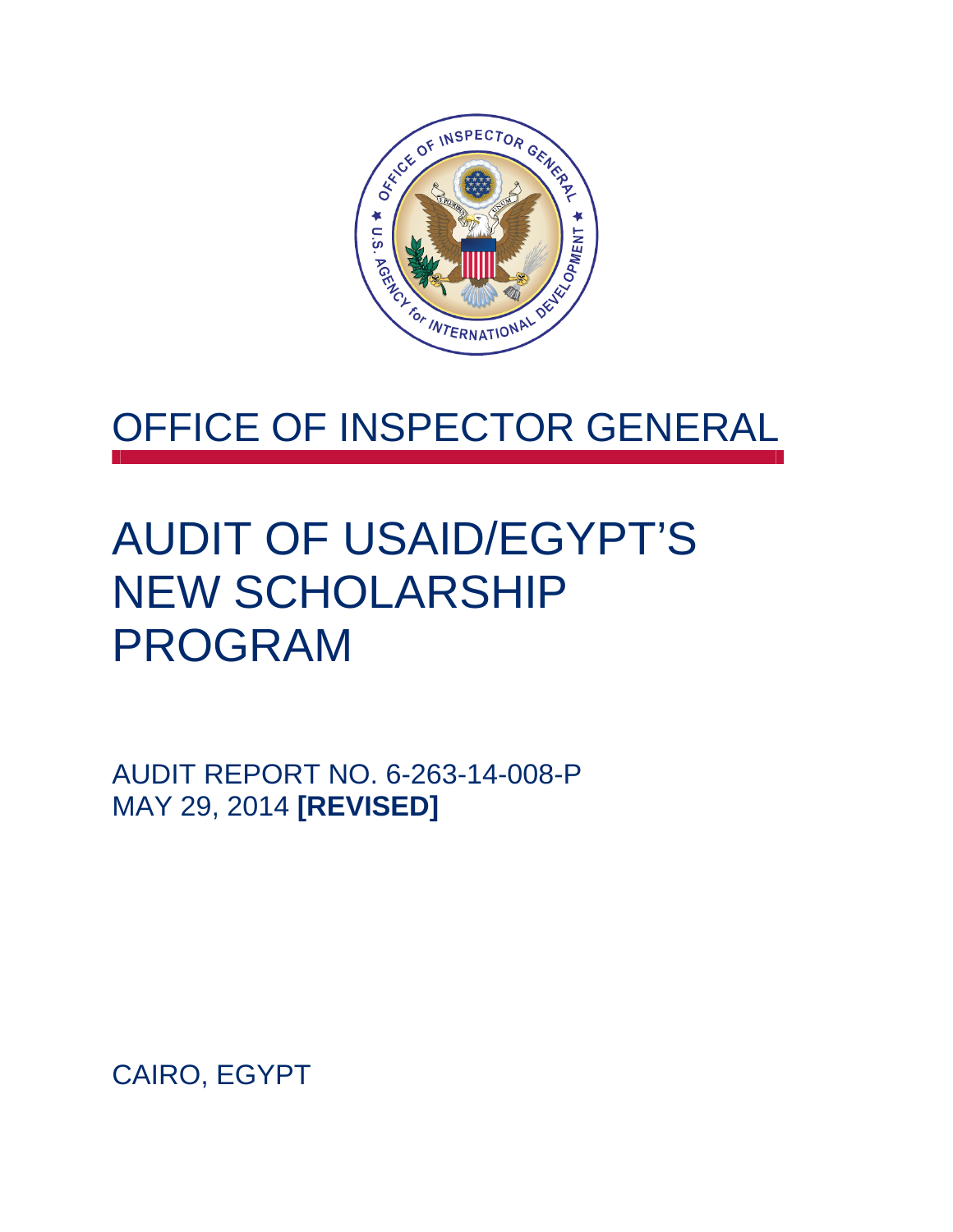

#### *Office of Inspector General*

May 29, 2014

#### **MEMORANDUM**

- **TO:** USAID/Egypt Mission Director, Mary Ott
- **FROM:** Acting Regional Inspector General, David Thomanek /s/
- **SUBJECT:** Audit of USAID/Egypt's New Scholarship Program (Report No. 6-263-14-008-P) **[REVISED]**

This memorandum transmits our final report on the subject audit. We have considered your comments on the draft report and included them, without attachments, in Appendix II.

The final report contains eight recommendations to help USAID/Egypt improve the New Scholarship Program. In its comments on the draft report, USAID/Egypt generally agreed with all eight recommendations. Having evaluated management comments, we acknowledge the mission's management decisions on all eight and final action on Recommendations 1, 6, and 8. Please coordinate final action on Recommendations 2, 3, 4, 5, and 7 with the Audit Performance and Compliance Division in the Office of the Chief Financial Officer.

Thank you for the cooperation and assistance extended to the audit team during this audit.

U.S. Agency for International Development USAID Office Building 1/A Nady El-Etisalat Street Off El-Laselki Street New Maadi Cairo, Egypt http://oig.usaid.gov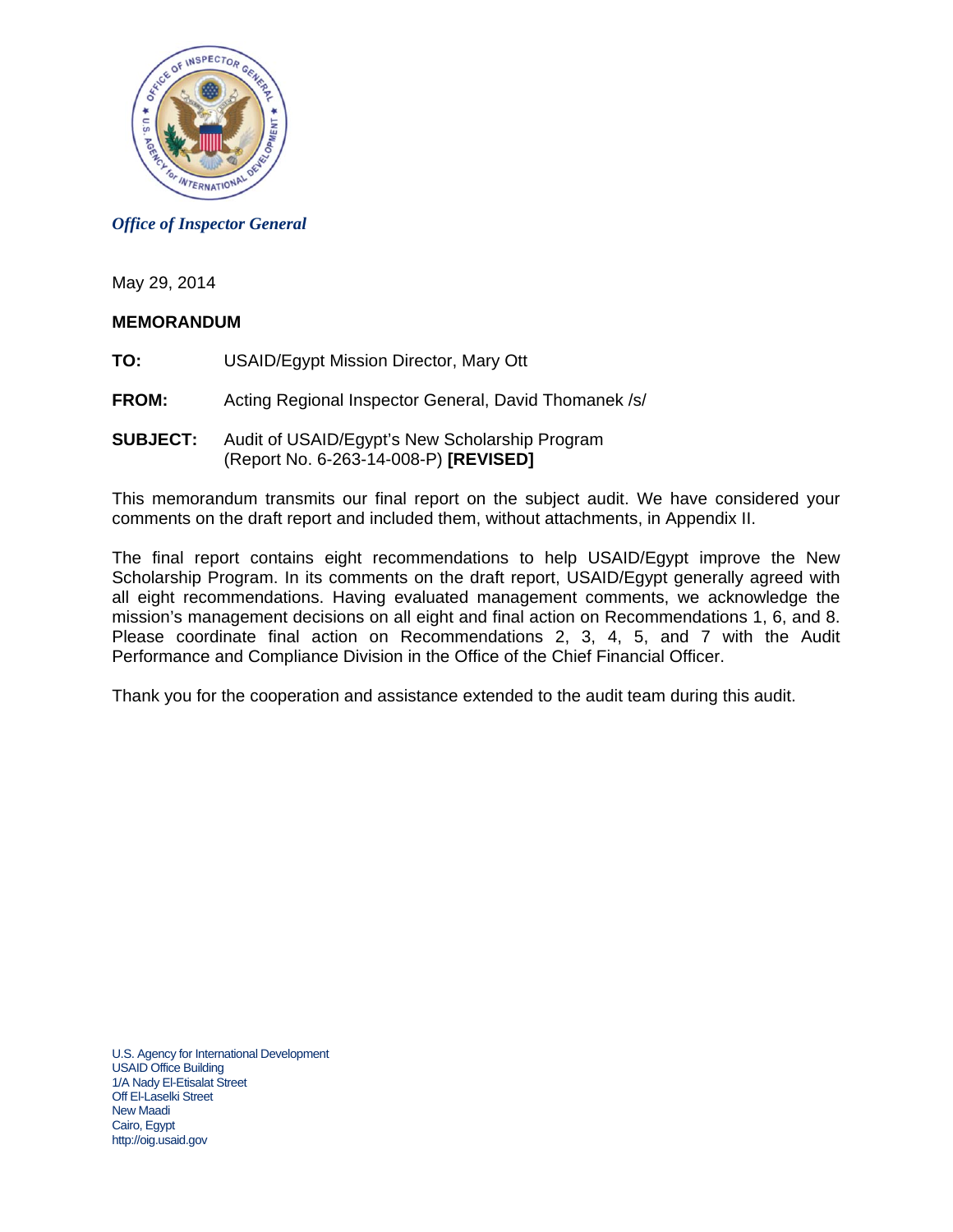# **CONTENTS**

| Partner Inaccurately Reported Cost-Sharing Contributions and Made Unsupported |  |
|-------------------------------------------------------------------------------|--|
|                                                                               |  |
|                                                                               |  |
|                                                                               |  |
|                                                                               |  |
| Partner Did Not Enter All Required Information Into the Training Database 10  |  |
|                                                                               |  |
|                                                                               |  |
|                                                                               |  |

## **Abbreviations**

The following abbreviations appear in this report:

| <b>ADS</b>   | <b>Automated Directives System</b>       |
|--------------|------------------------------------------|
| <b>AOR</b>   | agreement officer's representative       |
| IIE.         | Institute of International Education     |
| M&E          | monitoring and evaluation                |
| <b>NGO</b>   | nongovernmental organization             |
| <b>RIG</b>   | <b>Regional Inspector General</b>        |
| <b>TOEFL</b> | Test of English as a Foreign Language    |
| TraiNet      | Training Results and Information Network |
|              |                                          |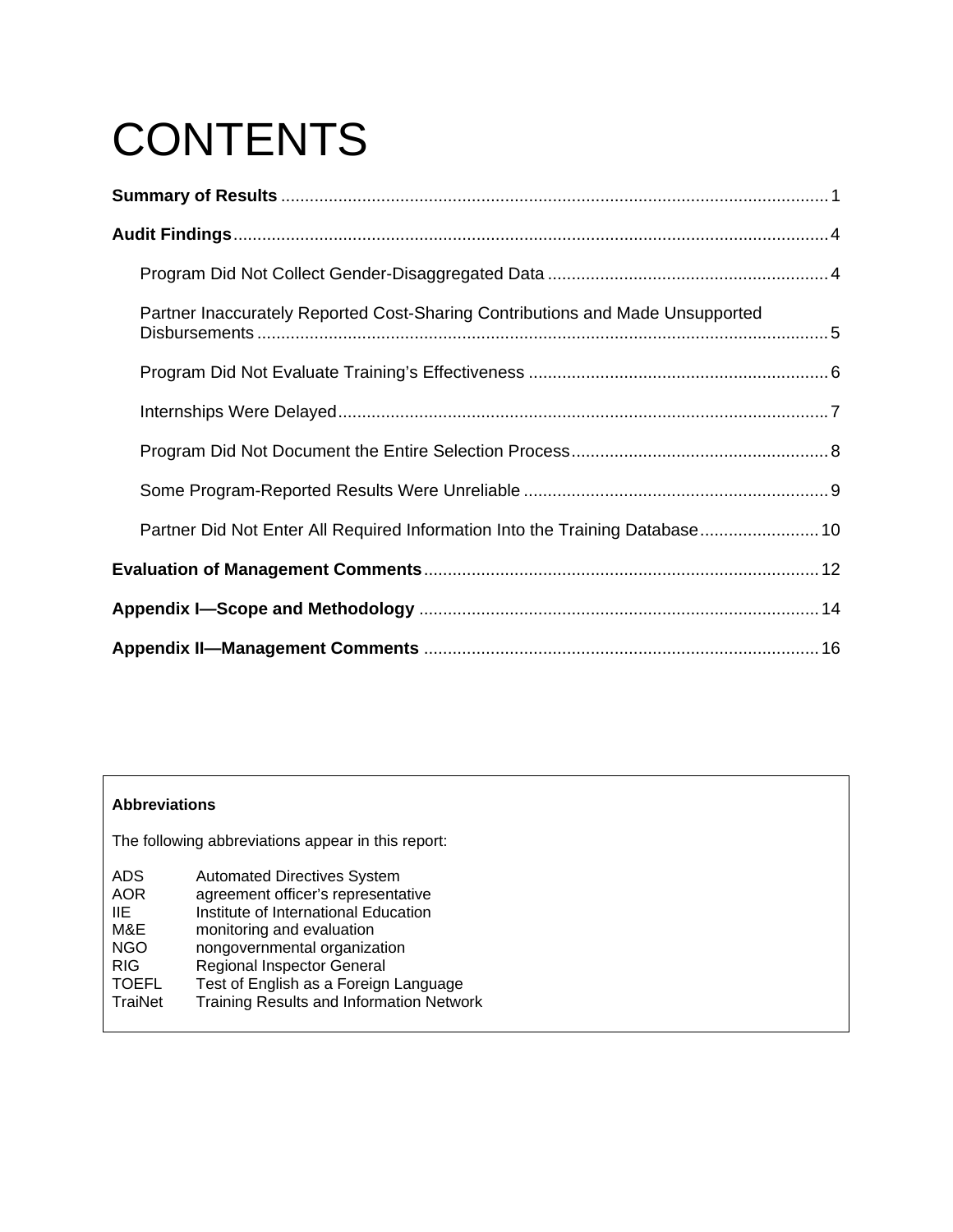# SUMMARY OF RESULTS

According to USAID, "inequitable access, poor quality, and gross inefficiencies" characterize higher education in Egypt.<sup>1</sup> The higher education system "is plagued by its poor reputation for producing graduates lacking in expert thinking and complex communication skills much needed in a knowledge-based economy." USAID/Egypt has provided significant resources in support of the Egyptian Government's efforts to reform higher education.

As part of this support, on May 4, 2010, USAID/Egypt awarded a cooperative agreement worth about \$19.1 million to the Institute of International Education (IIE) to implement the New Scholarship Program. The estimated completion date of this cooperative agreement is September 30, 2018; as of September 2013, USAID/Egypt had obligated \$19.1 million; as of June 2013, it had spent \$5.6 million for program activities.

The program was to provide Egypt's young people with scholarship and leadership opportunities through academic courses, leadership enrichment programs, career development opportunities, and community-based service. IIE established eight objectives<sup>2</sup> to achieve these goals:

- 1. 150 disadvantaged youth are enrolled in undergraduate degree studies in Egypt by beginning of academic year 2011.
- 2. At least 90 percent of graduates are empowered to assume future leadership roles and civic responsibilities.
- 3. At least 90 percent of graduates are proficient in the English language.
- 4. 65 students are placed in a study-abroad semester program in the US.
- 5. At least 90 percent of students demonstrate enhanced employability.
- 6. At least 100 staff and faculty from partner Egyptian universities receive capacity building training.
- 7. At least two youths from the majority of Egypt's governorates are provided access to quality higher education.
- 8. At least 75 girls/women are provided with access to higher quality education.

The Regional Inspector General/Cairo (RIG/Cairo) conducted this audit to determine whether USAID/Egypt's New Scholarship Program was achieving its main goal of providing Egypt's young people with scholarship and leadership opportunities to maximize their potential to contribute to Egypt's future development.

<sup>1&</sup>lt;br><sup>1</sup> USAID/Egypt's New Scholarship Program, Request for Application, 263-10-02-RFA, November 5, 2009.<br><sup>2</sup> The sight objectives are Respultment. Sergening, and Scleetian of Students, Leadership in Action. <sup>2</sup> The eight objectives are Recruitment, Screening, and Selection of Students, Leadership in Action, English Assessment and Training Study Abroad, Career Development, Capacity-Building of Partner Universities, Wider Access to Quality Higher-Education, and Access to Higher-Quality Education for Women.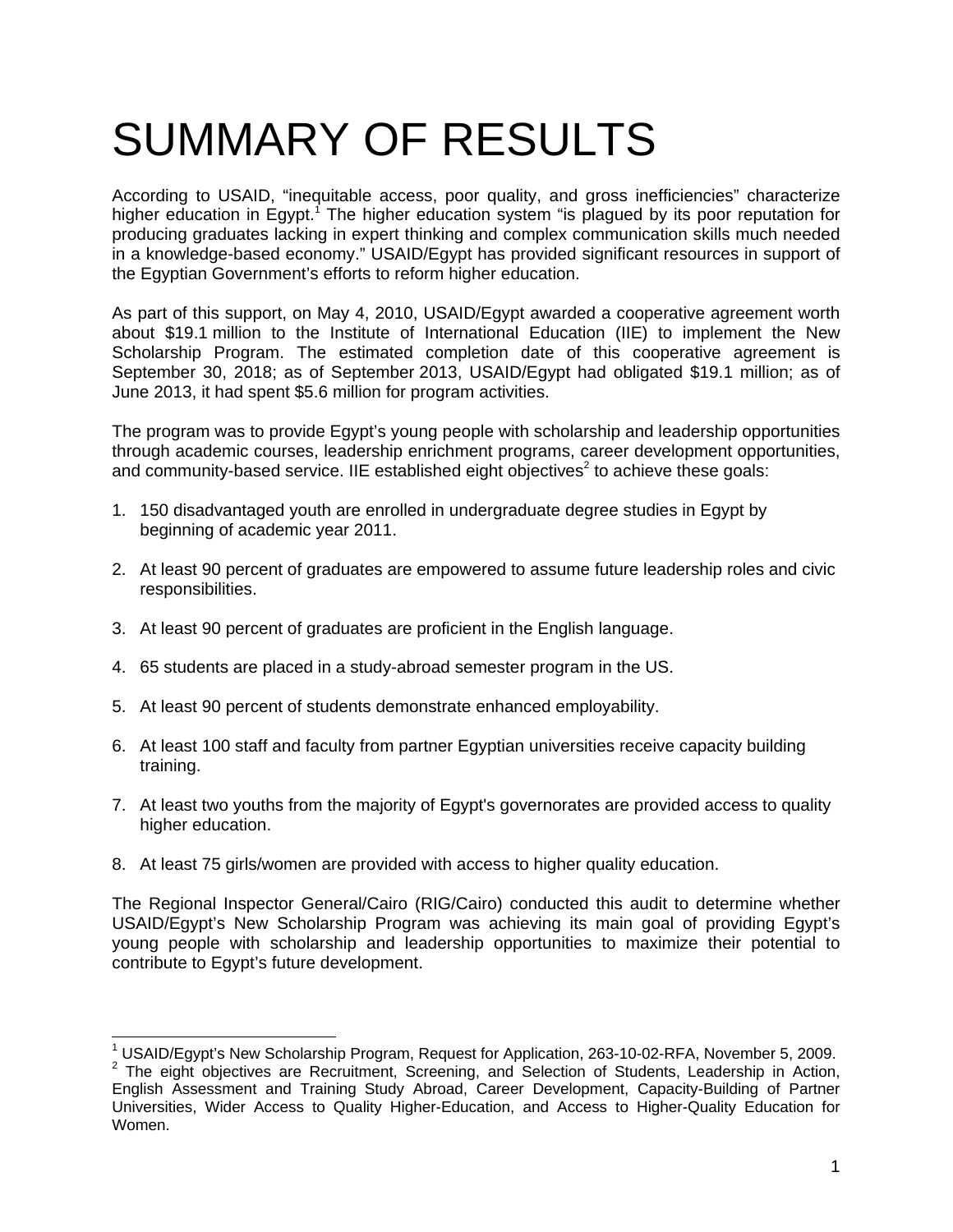The New Scholarship Program had made some progress toward its main goal through activities under each objective. During the first 2 years, the program met its goal to provide scholarships to 150 students with demonstrated financial need who completed public high school in one of the country's 27 governorates. The program was also making progress on implementing its leadership development objective.

Additional successes include the following:

- A survey of 56 students conducted as part of the audit showed the students believed the program was meeting their needs. Approximately 80 percent of the students gave positive responses regarding the quality of the academic instruction, academic instructors, the instructor's commitment, trainings, conferences, and retreats.
- According to IIE records, 62 percent of the 150 students performed very well academically during the 2012 fall semester. On a 4.0 scale, 8 of them earned a grade point average of 4.0, and 85 students had averages between 3.0 and 3.99.
- According to IIE records, 55 students have been selected to study in the United States; 28 had started or completed their study as of September 30, 2013.

Notwithstanding these successes, the audit disclosed some shortfalls. Some were due to circumstances beyond USAID/Egypt's control, such as the deteriorating security situation described on page 7. However, others stemmed from implementation weaknesses. All are discussed below.

- Although women received 54 percent of scholarships, the program did not collect genderdisaggregated data to show how effectively USAID assistance contributed to gender equality, female empowerment, or female employability (page 4).
- IIE inaccurately reported its cost-sharing contributions and made unsupported disbursements (page 5).
- While the program trained students in leadership and gave capacity-building training to partner universities, the program did not evaluate the effectiveness of the training (page 6).
- Internships were delayed (page 7). IIE did not place any students in internships during the first 2 years of the program. The security situation prevented timely implementation of this activity, as did slow approval by the Ministry of Social Solidarity of involvement by an Egyptian nongovernmental organization (NGO).
- The program did not document the entire selection process for university scholarships or for study in the United States (page 8). Selection was thorough and involved numerous steps and actors; nonetheless, the implementer did not document how a panel made the final decision.
- Some program-reported results were unreliable, making it difficult to assess progress (page 9).
- IIE did not enter all required information into the Agency's training database, the Training Results and Information Network (TraiNet) (page 10).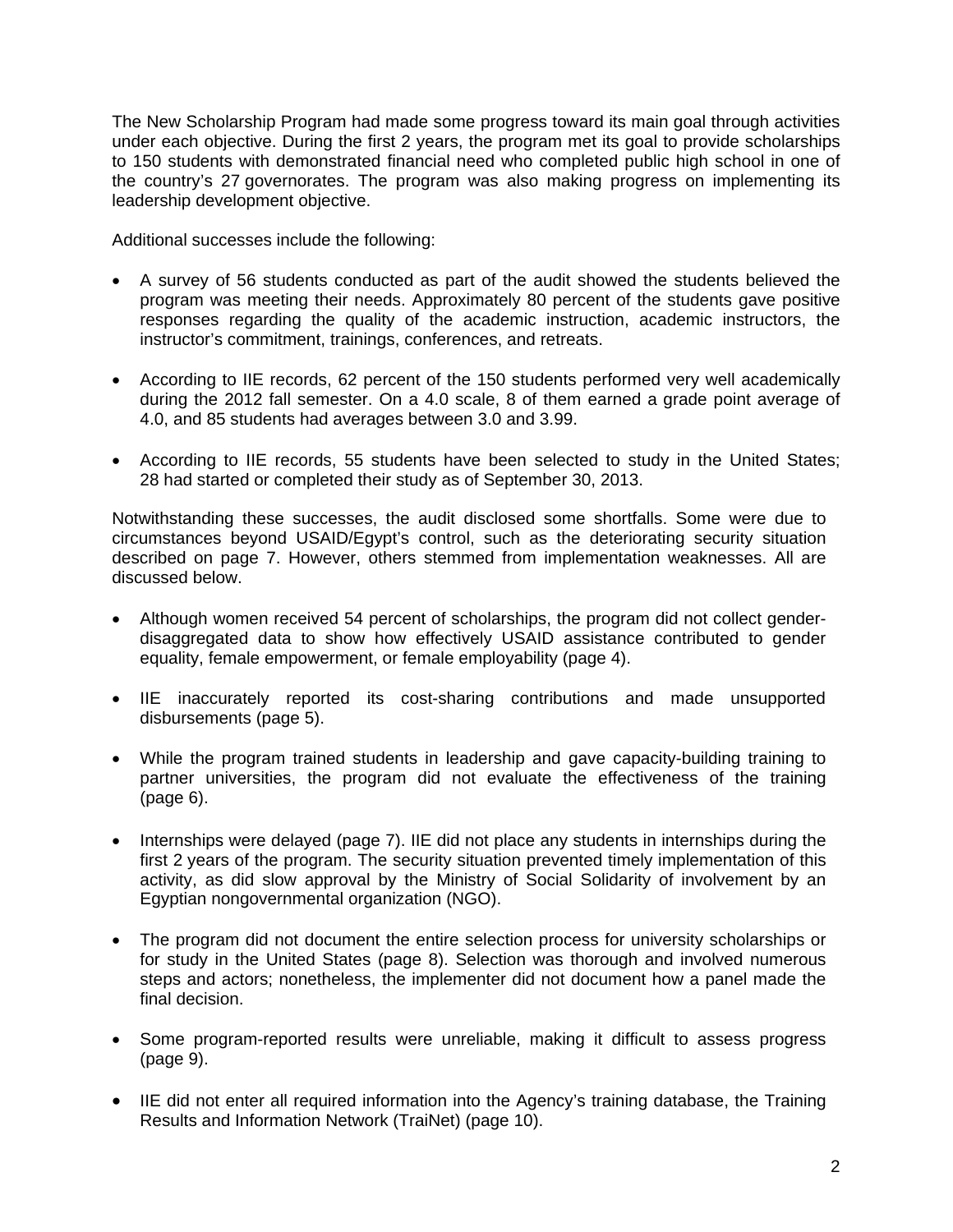In response to these audit findings, we recommend that USAID/Egypt:

- 1. Identify gender-sensitive indicators that contribute to the eight objectives of the New Scholarship Program, and require IIE to track and include data on them in its progress reports (page 4).
- 2. Determine the allowability of \$62,503 in questioned costs (\$19,335 ineligible and \$43,168 unsupported), and recover from IIE any amounts determined to be unallowable (page 6).
- 3. Conduct a review of IIE's internal controls for meeting and reporting its cost-sharing contribution (page 6).
- 4. Implement written procedures to measure training effectiveness (page 7).
- 5. Establish a procedure for documenting the final selection of scholarship recipients and study-abroad participants (page 9).
- 6. Provide IIE with guidance on the definitions of performance indicators for the program, on collecting and reporting data on the indicators, and on maintaining documentation of reported results (page 10).
- 7. Implement a plan to verify periodically that IIE is complying with its approved monitoring and evaluation plan (page 10).
- 8. Define what training information it intends to report for the New Scholarship Program, and enter that information into TraiNet (page 11).

Detailed findings follow. The audit scope and methodology are described in Appendix I. Our evaluation of management comments is included on page 12, and the full text of management comments excluding attachments is included in Appendix II.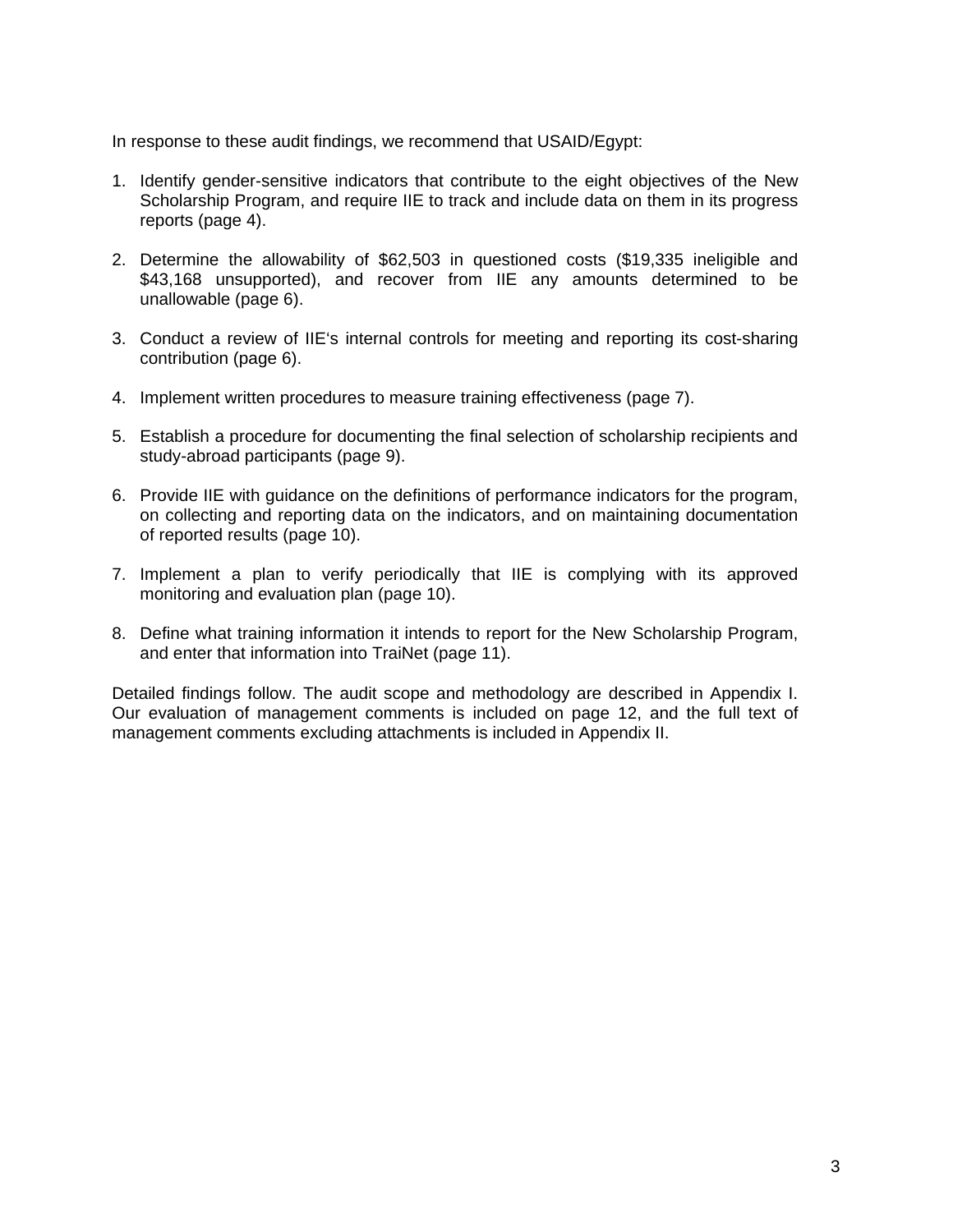# AUDIT FINDINGS

# **Program Did Not Collect Gender-Disaggregated Data**

According to ADS 205.1, "USAID adopted several comprehensive and interlinked policies and strategies to reduce gender inequality . . ." For example, in its 2010 Gender Assessment and Analysis, USAID/Egypt recommends monitoring "gender-related outputs and results in all aspects of programming, including analysis of sex-disaggregated indicators to identify gaps, and unexpected results."

According to the cooperative agreement, USAID/Egypt designed the New Scholarship Program to equip students from disadvantaged backgrounds "to take on leadership roles in areas of high demand that are critical to Egypt's development and, in turn, help to break the country's cycle of poverty, create a more open economy, and increase gender equity." One goal of the program was to provide scholarships to at least 75 women.

Although 54 percent of the students receiving scholarships were women, the program did not specifically track their progress to determine whether they were developing leadership and other skills to further Egypt's development. IIE reported gender-disaggregated data on only three indicators—the number of female applicants, the number of women admitted to the program, and the number of women who graduated—which its monitoring and evaluation plan required. Therefore, while the program has collected data on the following indicators for all scholarship recipients, it has not reported the percentage or number of women who are or have been:

- Empowered to assume future leadership roles and civic responsibilities
- Proficient in English
- Placed in a study-abroad semester program in the United States
- Achieving skills to enhance employability

USAID/Egypt did not include more disaggregated results in its monitoring and evaluation plan because it did not issue the Gender Assessment and Analysis and recommendations until just after the program started.

Without collecting and monitoring gender-disaggregated data, USAID/Egypt is missing an opportunity to show how progress in the various program activities is furthering women's ability to contribute to Egypt's development. Furthermore, without gender-disaggregated data, the mission is not in a position to identify gaps, lessons learned, or unexpected results that could be used to make any changes needed in the program. Promoting gender equality and advancing the status of all women and girls around the world are important U.S. foreign policy and development objectives. We therefore make the following recommendation.

*Recommendation 1 We recommend that USAID/Egypt identify gender-sensitive indicators that contribute to the eight objectives of the New Scholarship Program and require Institute of International Education to track and include data on them in its progress reports*.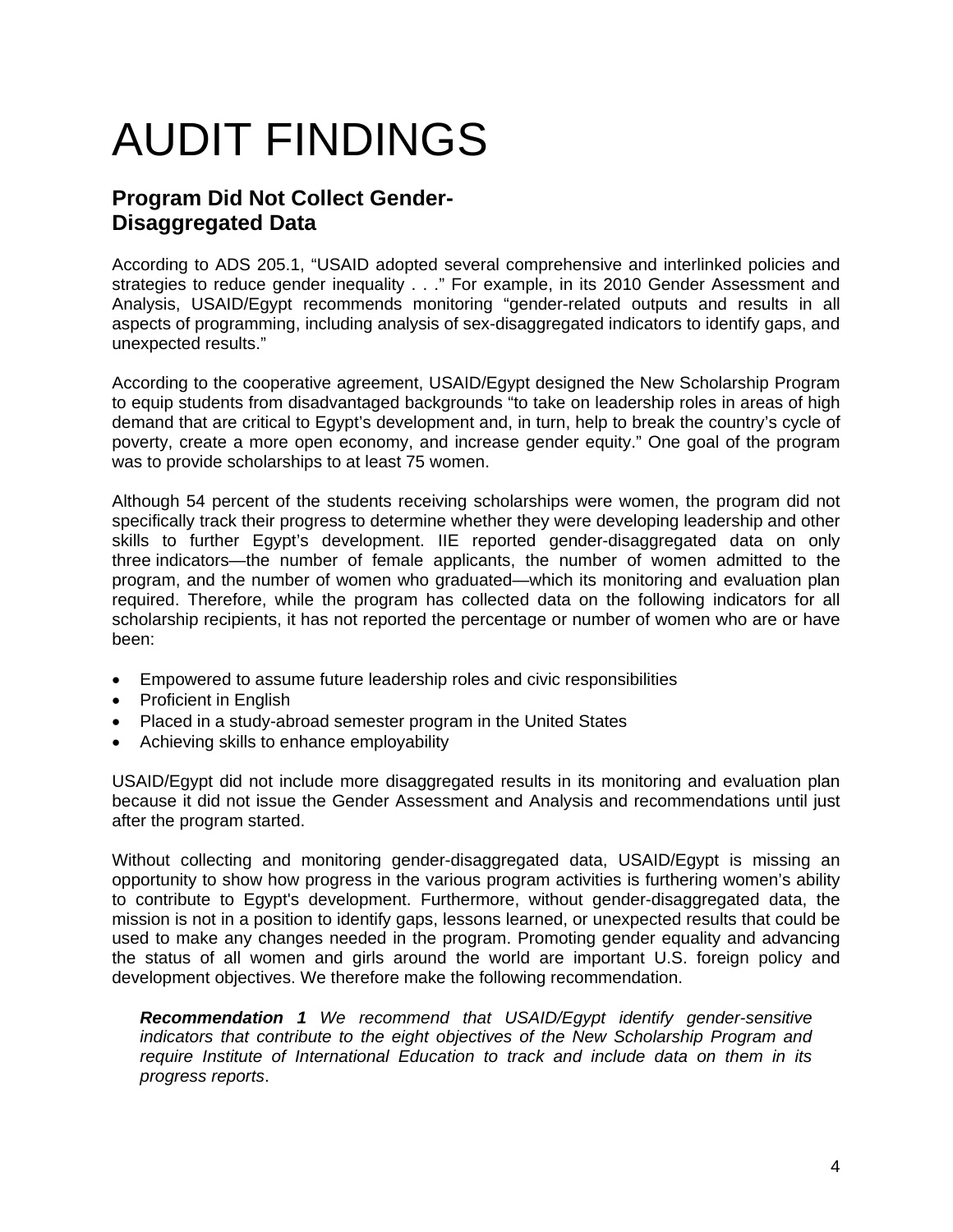# **Partner Inaccurately Reported Cost-Sharing Contributions and Made Unsupported Disbursements**

In accordance with Title 22 of the Code of Federal Regulations, Part 226.23, and with Office of Management and Budget Circular A-110, cost sharing includes contributions, both cash and inkind, that are necessary and reasonable to achieve program objectives and are made by and verifiable from the implementing partner's (award recipient's) records. The mission official assigned to coordinate with the agreement officer (the agreement officer's representative or AOR) is responsible for monitoring cost-sharing requirements. Specifically, the AOR should monitor the implementing partner's financial reports to ensure that the recipient is making progress toward meeting the required contribution.

The agreement requires IIE to contribute not less than \$3,491,767 toward total activity costs as part of its cost share. As of September 30, 2013, IIE reported cost-share contributions of \$1,118,383. However, this amount included \$19,335, in questioned costs—ineligible contributions. Additionally, IIE reported unsupported costs of \$43,168 to the mission.

IIE reported contributing \$19,335 to cover tuition and fees for 3 of 28 students who studied in the United States. The contributions for the three students (Table 1) were ineligible because IIE's accounting records disclosed that the mission, rather than IIE, paid the tuition and fees.

| <b>University</b>          | <b>Ineligible Questioned</b><br>$Cost($ \$) |
|----------------------------|---------------------------------------------|
| <b>American University</b> | 8,355                                       |
| <b>American University</b> | 8,355                                       |
| Marygrove College          | 2,625                                       |
| Total                      | 19,335                                      |

## **Table 1. Ineligible Amounts**

The universities listed above erroneously charged IIE for the full tuition, accommodation, transportation, and other costs of the three students. The charge was erroneous because the universities, as IIE's program partners, had agreed to cover the portions of the costs shown in Table 1, which IIE in turn would count toward cost sharing. Instead, the universities invoiced IIE for the full amount, and IIE paid it with USAID program funds while still counting the \$19,335 as cost sharing. USAID/Egypt attributed the problem to invoice errors.

IIE also reported disbursements of \$43,168 in tuition and fees for four other students (Table 2). IIE could not provide evidence that it had incurred the costs, making them unsupported.

| <b>University</b>                           | <b>Unsupported</b><br><b>Questioned Cost (\$)</b> |
|---------------------------------------------|---------------------------------------------------|
| <b>Montana University</b>                   | 12,179                                            |
| <b>Montana University</b>                   | 12,179                                            |
| <b>Indiana University</b>                   | 10,063                                            |
| State University of New York at Plattsburgh | 8,747                                             |
| Total                                       | 43,168                                            |

#### **Table 2. Unsupported Amounts**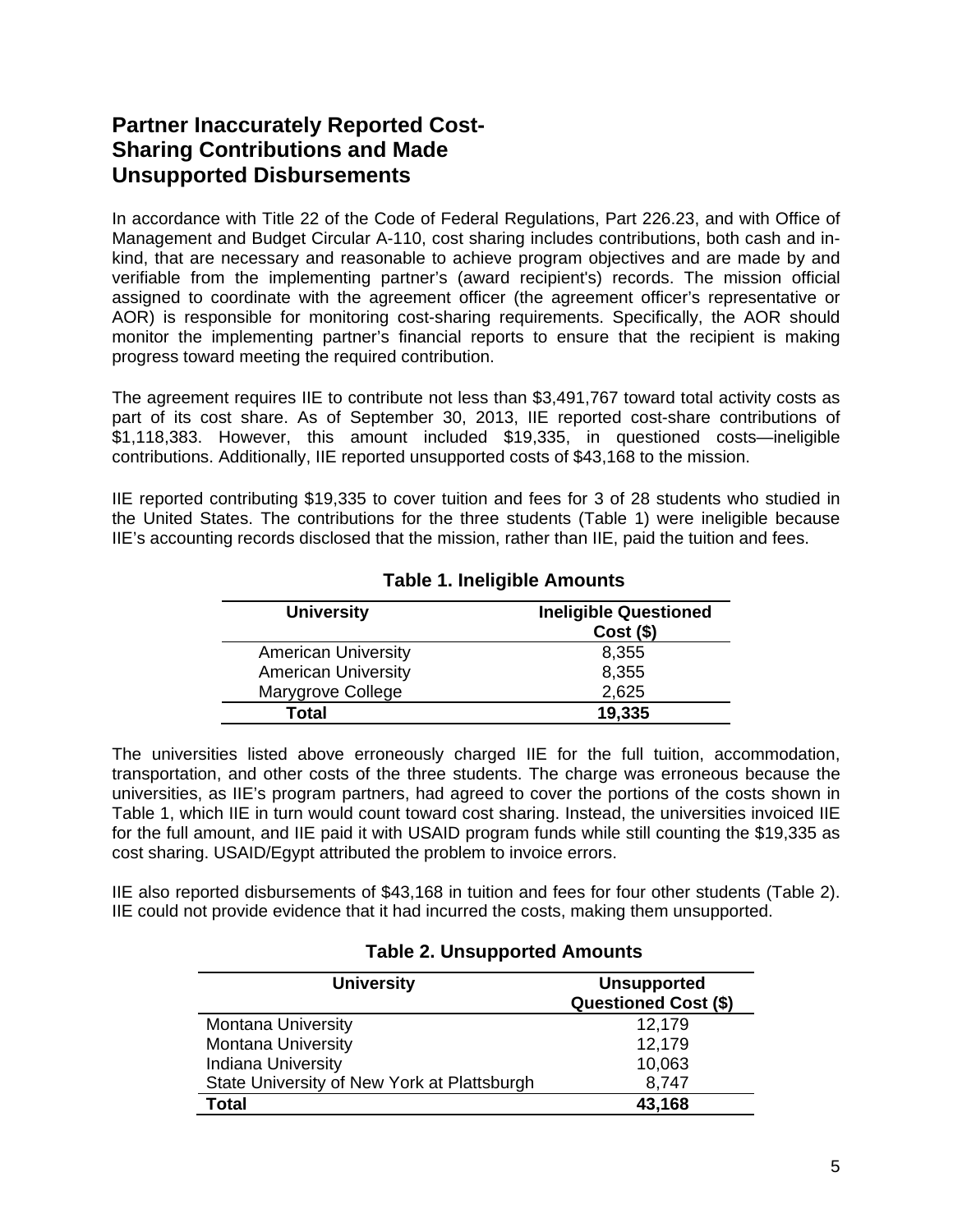Regarding the unsupported amounts, IIE had paid them, and the students were attending classes, but as of December 2013, IIE New York had not received the invoices from these universities. As a result, while IIE Cairo reported the amounts recorded by IIE New York, IIE Cairo did not have documentation to support the actual invoiced amounts.

Both problems stem from a lack of internal controls at IIE. In the former case, IIE billed the mission for the amount that it also reported as its cost share. In the latter case, IIE paid fees without an invoice itemizing what it paid for.

The mission did not discover the problem because it did not have sufficient internal controls to monitor the reported amounts. Whereas the mission reviewed IIE's reports of progress toward meeting the cost contribution, USAID/Egypt did not review or request any supporting documentation to verify the reported contribution—even though the mission had concerns that IIE was falling behind on it. Mission officials said they thought that requesting supporting documentation was beyond the scope of the AOR's monitoring requirements. Yet Title 22 of the Code of Federal Regulations, Part 226.53(e), specifically states: "USAID has the right of timely and unrestricted access to any books, documents, papers, or other records of recipients that are pertinent to the award in order to make examinations."

By relying exclusively on reported financial data without reviewing any supporting documentation, the mission has no assurance that data are accurate. Had the mission examined supporting documentation for IIE's reported cost-sharing contributions, it would have discovered IIE's need for internal controls.

A partner's cost-sharing contributions are important to the U.S. Government's international development efforts. If required contributions are not made, the program's activities must be reduced, and its objectives will likely not be met.

*Recommendation 2. We recommend that USAID/Egypt determine the allowability of \$62,503 in questioned costs (\$19,335 ineligible and \$43,168 unsupported) and recover any amounts determined to be unallowable from the Institute of International Education.*

*Recommendation 3. We recommend that USAID/Egypt conduct a review of the Institute of International Education's internal controls for meeting and reporting its costsharing contribution requirements to consider if actions need to be taken to strengthen IIE's accounting and reporting of cost sharing.* 

## **Program Did Not Evaluate Training's Effectiveness**

Automated Directives System (ADS) 253.3.a requires missions to "design, implement, and track the training or program event for results and impact, with the ultimate aim of strengthening institutional or organizational capacity." ADS defines training impact as "improvements in individual job or organizational performance attributable to new skills, knowledge, and attitudes acquired during training and applied at work settings." USAID's Evaluation Policy lists the benefits of evaluation as helping implementers avoid past mistakes and increase the impact of development investments.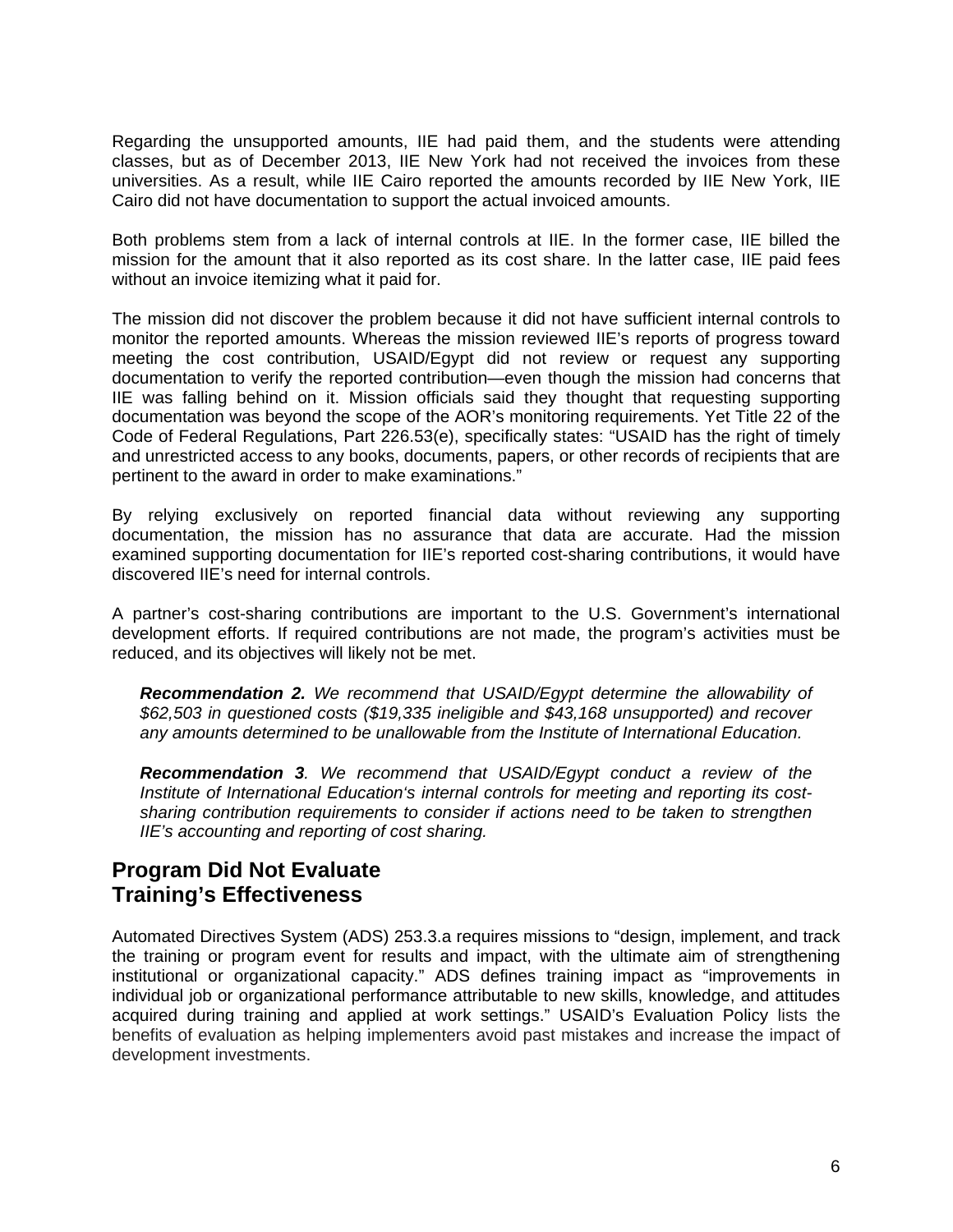Under its leadership in action objective, IIE reported providing 49 days of training. IIE engaged students in orientations, seminars, and workshops to complement the academic and extracurricular activities available through each university.

Under its capacity-building objective, IIE reported 93 days of training for the staff and faculty of partner Egyptian universities. This capacity-building training intended to develop leadership at the individual, team, and institutional levels.

While student surveys we conducted indicated that students found the training useful, IIE had not formally evaluated the effectiveness of the training provided. Although IIE had collected some participants' feedback, IIE officials acknowledged they did not have a documented process for analyzing the student feedback to improve future training. According to IIE representatives, they only filed students' evaluations. The mission agreed that the program has no formal process for evaluating training.

USAID/Egypt and IIE have not formally assessed the effectiveness of the training because USAID did not factor the need for evaluation into the training design.

Nonetheless, USAID policy (ADS 201.3.11) stresses evaluation:

Project design and implementation is at the heart of the program cycle, framed by Agency policies and strategies, strategic planning, and monitoring and evaluation. All program cycle elements (policies, implementation of activities, monitoring and evaluation, learning and resources) should be in place for a project to succeed in achieving results.

Rigorous evaluation provides evidence as to whether and why our efforts had the intended outcomes, and if not, why not, thereby setting the stage for the next Program Cycle.

\* \* \*

Without assessing the effectiveness of training, USAID/Egypt and its partner do not know whether their trainings are having the desired impact or could be better tailored to the needs of the participants. Trainings, workshops, seminars, and retreats provided to the students may fail to deliver the expected benefits. Assessing the effectiveness of training would provide the program better information to meet future training needs. To address this concern, we make the following recommendation.

*Recommendation 4. We recommend that USAID/Egypt work with the Institute of International Education to implement written procedures for measuring the effectiveness of program training.* 

# **Internships Were Delayed**

Under the career development objective, IIE, each university partner, and Nahdet el Mahrousa, an Egyptian NGO, were supposed to guarantee internship opportunities. The program seeks to encourage and provide opportunities for students to complete internships and ultimately find or create employment in their communities. The program expected students to spend their summers in their home governorates engaging in social or business enterprises of benefit to the community. Because of these expectations, IIE set targets for increasing the employability of at least 90 percent of students and arranging 80 internships during the first 3 years of the program.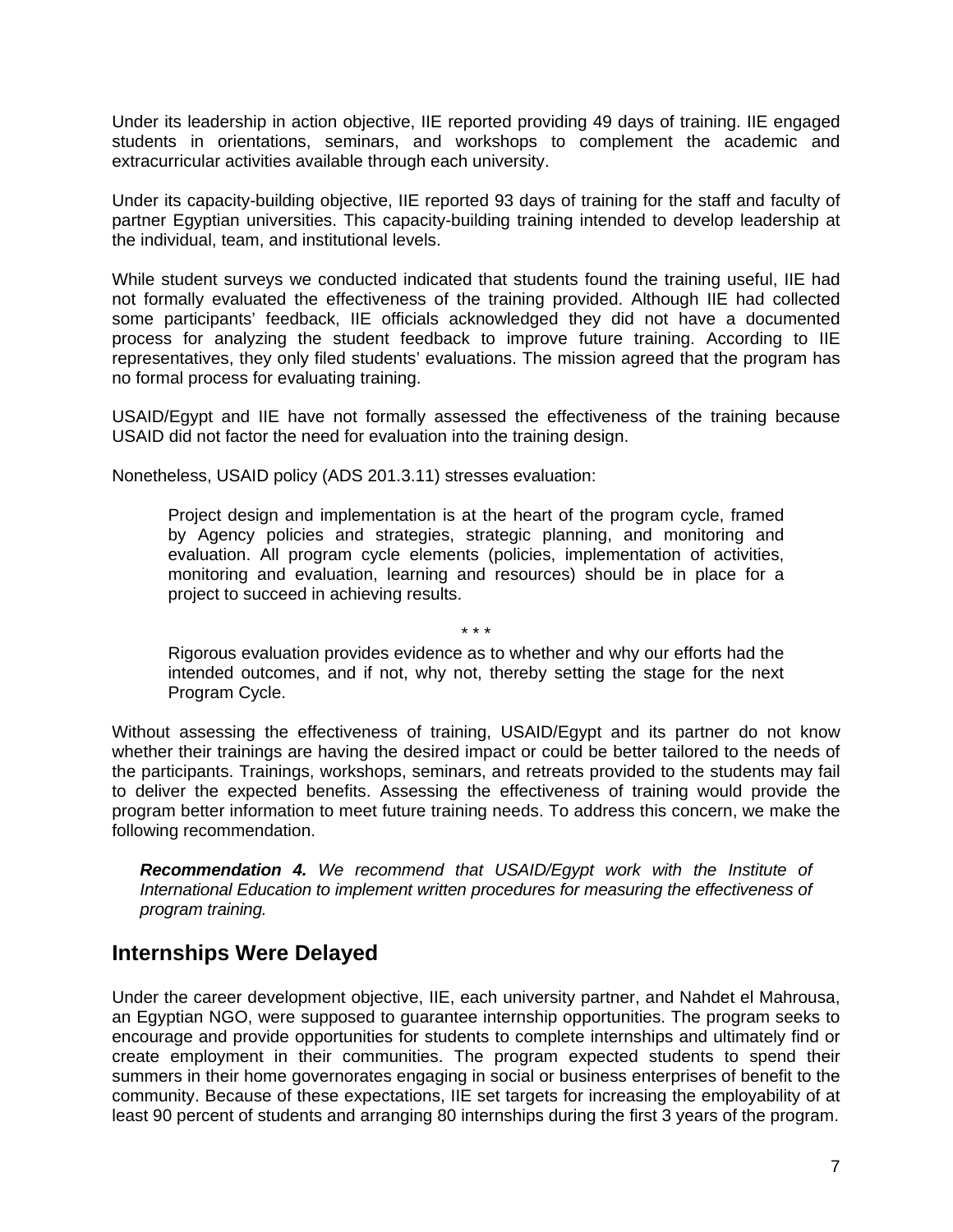IIE reported, based on surveys and e-mails, that 26 students had internships during the first 2 years of the program. However, IIE did not provide direct support or guidance to these students to find their internships; rather, the students found the internships opportunities by themselves. Moreover, IIE did not validate the internships reported by the students with the employers, as required by its monitoring and evaluation (M&E) plan.

The Ministry of Social Solidarity's approval of Nahdet el Mahrousa's involvement in the New Scholarship Program took longer than expected, delaying implementation. While Nahdet el Mahrousa designed a student internship application to obtain information on students' interests, skills, experience, and availability so that it could match students with appropriate internships, the deteriorating political and security situation from June 28 through August 2013 prevented the NGO from processing applications and establishing internships for the students. Internship application and matching in 2014 were scheduled to take place earlier in the spring semester so that students could begin internships during their summer break.

Because of the delays, the program did not benefit as many students as it could have. For example, 18 students will not have internship opportunities because 2 have graduated and 16 will get their degrees during the summer of 2014. Additionally, 75 students will have only one summer to participate in internships because they expect to graduate in the summer of 2015.

Since IIE planned to ensure that internships would begin during 2014 summer break, we make no recommendations at this time.

## **Program Did Not Document the Entire Selection Process**

For student recruitment and selection, the mission considered collaboration with IIE crucial to ensure the successful implementation of the program. IIE proposed to tailor applications to find youths who wanted to contribute to the development of Egyptian society and had leadership potential. The selection process included review panels that screened and rated all applications using a performance scorecard to ensure transparency and uniformity. Later a final selection was made by a panel to ensure gender equity and representation of all governorates.

IIE clearly communicated the program's application requirements. It documented the use of the selection criteria in initial evaluations of applicants. However, the final selection of students receiving scholarships and study-abroad opportunities was not documented, undermining transparency.

**Selection for Scholarships**. Two competitive nationwide outreach and recruitment cycles resulted in 1,627 applications. From these, 150 students were selected for scholarships. Selection was based on factors including gender, financial need, governorate, and high school grades; how applicants fared on home visits and a final interview with the selection panel; and available placements. After the initial screening, every candidate received a numerical score from each panel member; however, a high score did not guarantee the applicant a scholarship. The final decision was made by the selection panel that chose primary candidates and alternates. However, there was no record of the discussions or support for the decisions to provide transparency and uniformity in the process.

USAID/Egypt did not hold IIE accountable for disclosing the underlying reasons for its final decisions. Doing so would have made the mission aware that the final selection process was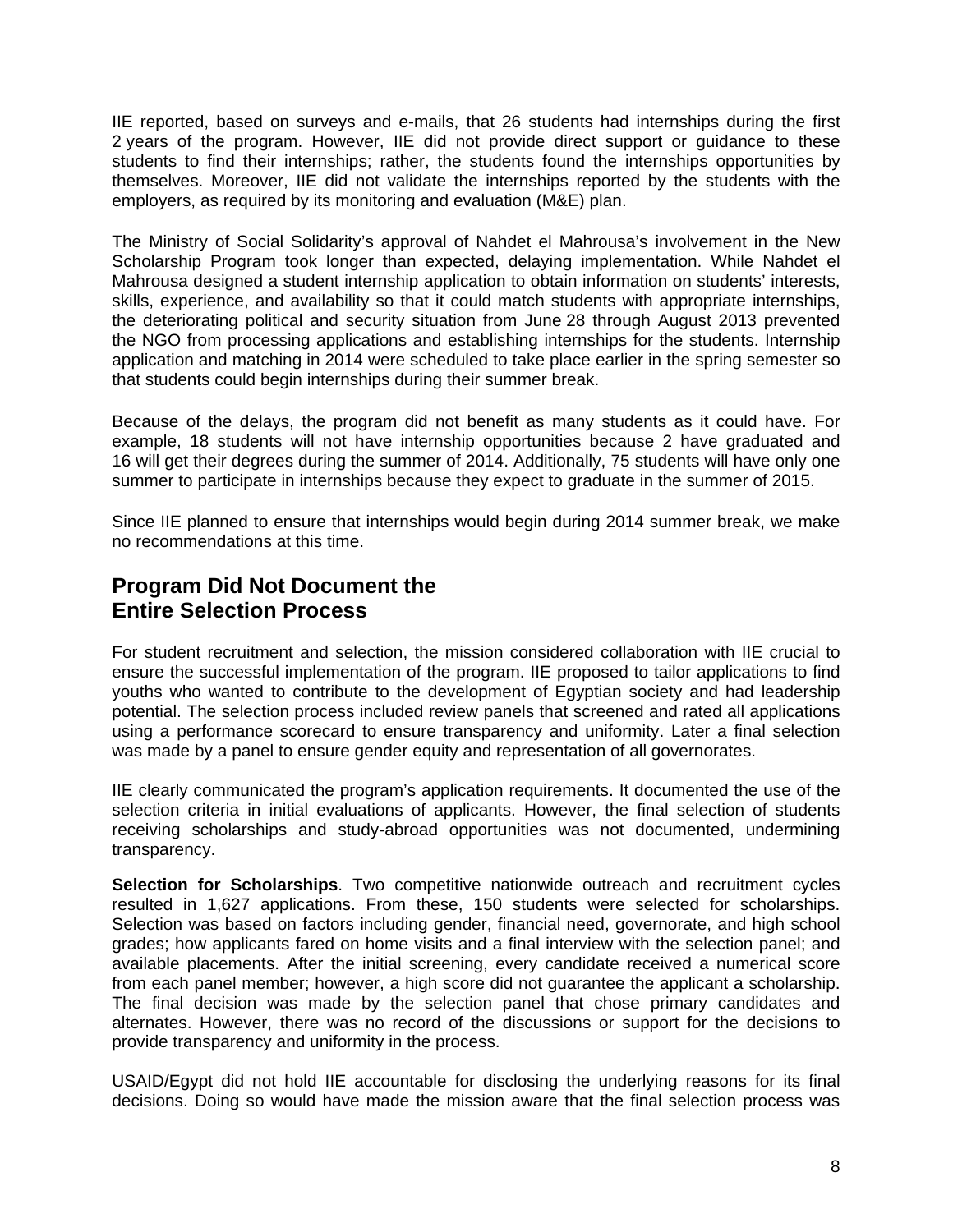not documented. USAID/Egypt received only the list of students for final approval and did not request the underlying reason for the final selection of students.

**Selection for Study in the United States.** Study abroad is an important objective because it "contributes to shaping the development of young leaders so that they are tolerant, able to embrace diversity, open to new experiences, and aware of the world outside of their borders." As of September 30, 2013, 55 students had been selected, 28 of whom had begun or finished their studies in the United States. The criteria for the selection included a GPA equal to or higher than 2.5, a score not less than 61 on the Test of English as a Foreign Language (TOEFL), six essays to assess the applicant's writing and thinking, and an interview with a selection panel. The program appeared to have clear criteria for selecting students, but the panel did not document its final selection decisions. Additionally, IIE's files were missing some evaluation and interview records. Moreover, the mission did not monitor the selection process or request supporting documentation.

The selection of students is a complex process, with multiple empirical criteria and some subjectivity. Only by clearly documenting the basis for the final selection of students for scholarships and study abroad can IIE ensure that the process was transparent.

*Recommendation 5. We recommend that USAID/Egypt work with the Institute of International Education to establish a procedure for documenting the final selection of scholarship recipients and study-abroad participants.*

## **Some Program-Reported Results Were Unreliable**

ADS 203.3.11.1, "Data Quality Standards," states that data must meet the five quality standards of validity, integrity, precision, reliability, and timeliness "to be useful for performance monitoring and credible for reporting." Data that do not meet these standards could lead to bad decision making. Further, ADS 203.3.2.1, "Performance Monitoring Roles and Responsibilities," states that each USAID mission must "collect, maintain, and review performance data; review targets at least annually and update, if needed." Finally, the program's M&E plan requires IIE to maintain source documentation to support reported results.

Some results reported by USAID/Egypt and IIE did not reflect actual performance. Testing of data on 22 of the 51 indicators the mission used to monitor program performance showed:

**Significant Deviations**. The numbers reported for three indicators deviated significantly from supporting documentation. Two indicators were underreported and one was overreported. For example, for the indicator *Number of Leadership in Action and skill sessions held (training days),* IIE reported 31 sessions, but its documentation supported 35—an understatement of 13 percent. Further, for the indicator *Number of specialized sessions and meetings for specific purposes,* IIE reported 21 sessions while the supporting documentation reflected 15—a 29 percent overstatement.

**Inadequate Supporting Documentation.** For two indicators IIE was not able to provide adequate supporting documentation. Specifically, for indicators related to internships, the documents provided were surveys completed by the students instead of certificates of completion as required by the M&E plan. IIE stated that the surveys were only a temporary tool to report on progress. However, IIE should not have reported results until it had employerprovided certificates to confirm the internships. Moreover, IIE should not take credit for these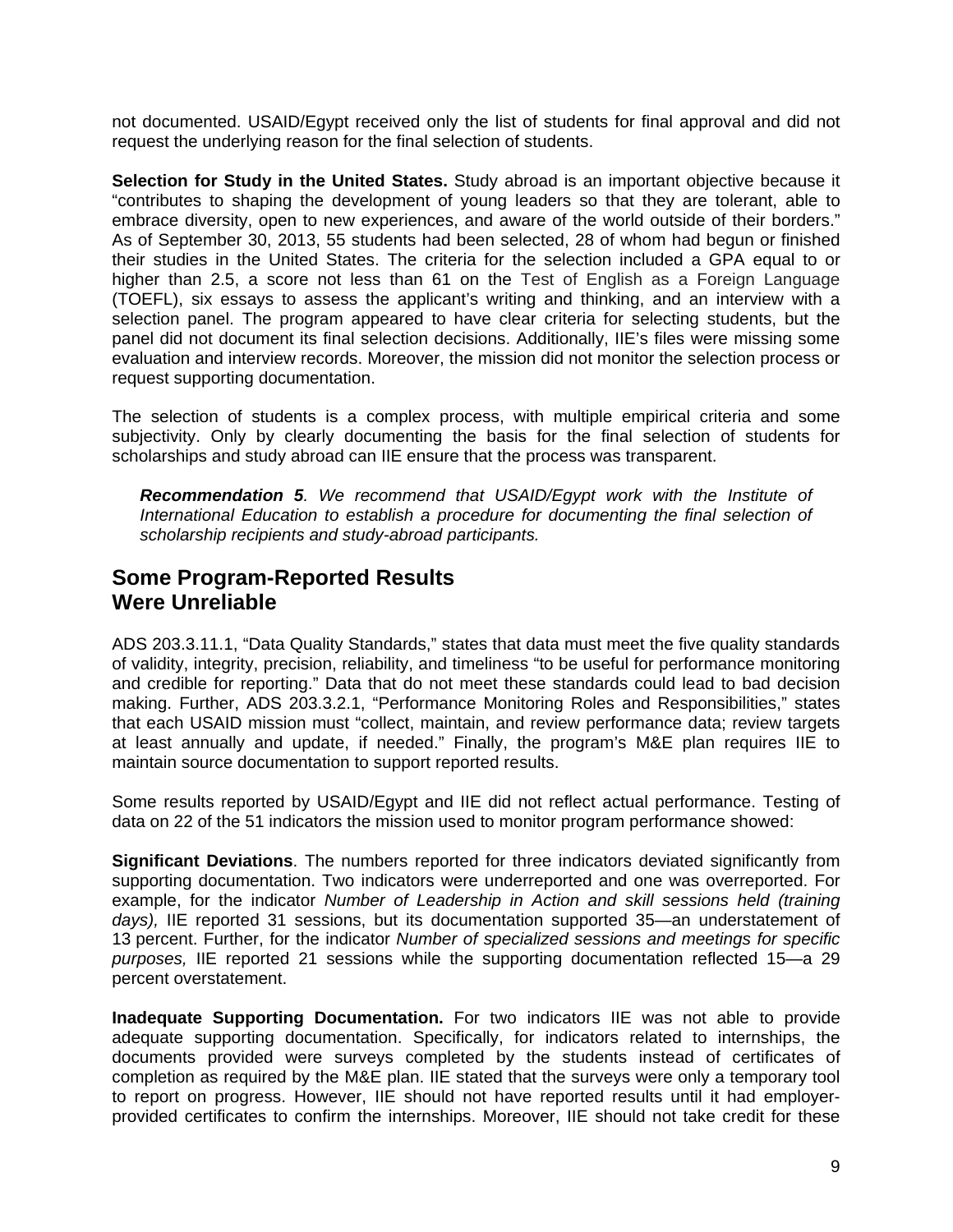results since, as discussed in the finding above (page 7), IIE did not contribute to placing the students in the internships.

**No Supporting Documentation.** For seven indicators IIE was not able to provide supporting documentation. For example, for two indicators, *Percentage of students fully satisfied with Leadership in Action sessions*, *Nahdet el Mahrousa Enrichment Programs, and student-led workshops* and *Number of person days of training,* no supporting documentation was available. Additionally, for five indicators, IIE provided an Excel spreadsheet to support reported results; however, Institutional Testing Program test scores<sup>3</sup> required by the M&E plan were not available to support the entries in the Excel spreadsheet.

The reported results contained inaccuracies because the mission did not have a formal process for collecting and reviewing supporting documentation—to verify that IIE was following its approved M&E plan—or for retaining it. Mission staff relied on IIE for reported results, and while the mission did some data validation, its procedures were not comprehensive enough to verify that supporting documentation complied with the approved M&E plan. The mission contends that it does informal spot checks of IIE's M&E plan and will continue to do so; however, some inaccuracies in reporting went unnoticed by USAID/Egypt because the spot checks were informal and not systematic. IIE did not consistently collect or retain data because IIE staff were not aware of what the requirements were. Complicating this was turnover of monitoring and evaluation staff.

Without valid, reliable program performance results, mission officials and other interested parties cannot rely on the data to make decisions. Further, the mission is unable to adjust program activities to improve performance or build on lessons learned. Finally, without reliable data, the mission and third parties cannot assess if the program is making progress toward its intended results and overall goals. We therefore make the following recommendations.

*Recommendation 6. We recommend that USAID/Egypt provide the Institute of International Education with guidance on the definitions of performance indicators for the program, on collecting and reporting data on the indicators, and on maintaining documentation of reported results.* 

*Recommendation 7. We recommend that USAID/Egypt implement a plan to periodically verify that the Institute of International Education is complying with its approved monitoring and evaluation plan.* 

# **Partner Did Not Enter All Required Information Into the Training Database**

ADS 253 requires that information about any participant training that exceeds 2 consecutive days, or 16 hours for in-country training, be entered into TraiNet, USAID's training management database. That information includes the name of the program, subject of the training, start and end dates, number of participants, and total training cost. This information must be entered within 30 days of the end of the quarter of each federal fiscal year with the exception of the training costs, which must be entered within 30 days of program completion.

 $3$  The Institutional Testing Program (ITP) is part of TOEFL. TOEFL measures the ability to use and understand English at the university level; TOEFL ITP tests are administered by the institution for internal use.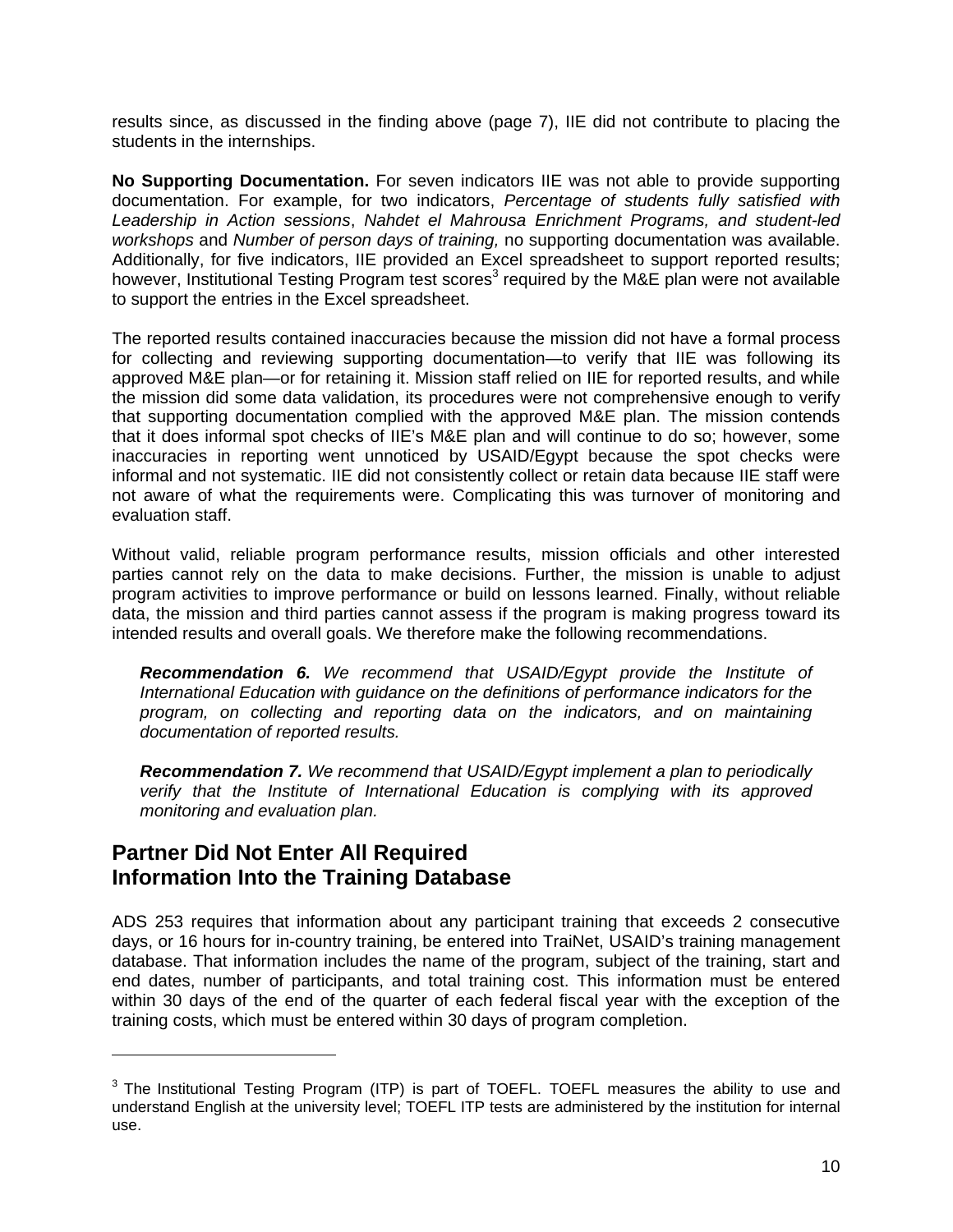The guidance gives some discretion to missions in determining which in-country training to report:

Sponsoring Units must enter data in TraiNet for any in-country training programs or sub-programs of two consecutive class days or more in duration, or 16 contact hours or more scheduled intermittently. However, Sponsoring Units should report any and all other in-country training events that are critical to their development efforts.

As of January 28, 2014, IIE had included in TraiNet only the number of students selected for scholarships: 44 students the first year and 106 the second. IIE did not include in TraiNet the multiple trainings, conferences, seminars, and workshops that the students received as part of the leadership in action objective, such as English training, and career development that met the criteria. Moreover, IIE did not enter into TraiNet the capacity-building sessions offered to the staff of the partner universities.

Several factors contributed to the underreporting. First, IIE did not receive conclusive guidance on how the in-country reporting rules applied to the program or feedback from the mission that it should have been reporting in-country training in TraiNet. Second, the mission made a management decision not to record all training. According to the mission, it decided not to include the training and conferences that scholarship students attended because it thought doing so would artificially inflate the number of trainings reported in TraiNet. The mission did agree that IIE should have reported the capacity-building training provided to the partner universities. Third, TraiNet duties in the mission have been reassigned repeatedly since the beginning of the program. USAID/Egypt just hired a new employee responsible for TraiNet and has begun providing information to IIE on using the database.

TraiNet is intended to serve as USAID's single repository of data for all training. Lack of complete information limits the Agency's ability to provide accurate information quickly to Congress and other interested parties. Therefore, we make the following recommendation.

*Recommendation 8. We recommend that USAID/Egypt define what training information it intends to report for the New Scholarship Program and enter that information into the Training Results and Information Network.*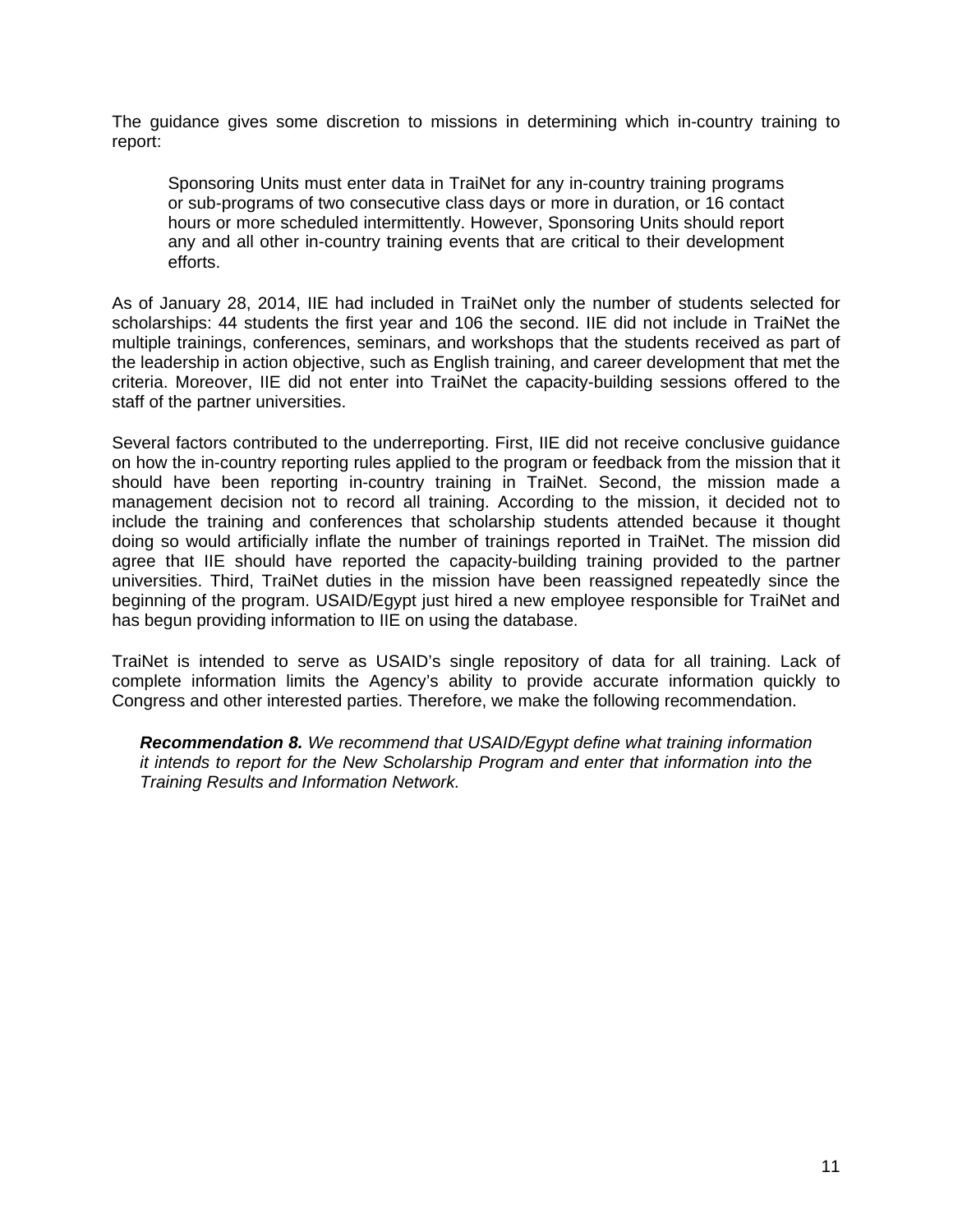# EVALUATION OF MANAGEMENT **COMMENTS**

In its comments on the draft report, USAID/Egypt generally agreed with all eight recommendations. Having evaluated the comments, we acknowledge management decisions on all eight and final action on Recommendations 1, 6, and 8. The mission also made some suggested wording changes, and where we agreed, we made them. A detailed evaluation of management comments follows.

**Recommendation 1.** The mission incorporated additional gender-sensitive indicators in the monitoring and evaluation plan and asked IIE to track these indicators in its progress reports. On the basis of the mission's comments and supporting documentation, we acknowledge the mission's management decision and final action on Recommendation 1.

**Recommendation 2.** The mission determined that the ineligible cost of \$19,335 associated with IIE's cost-sharing contribution was unallowable. Accordingly, on May 7, 2014, the mission asked IIE to refund the questioned cost and gave July 31, 2014, as the target date of collection. The mission determined the amount of unsupported questioned costs totaling \$43,168 was allowable since IIE subsequently submitted supporting documentation. Therefore, we acknowledge the mission's management decision. Final action will be taken when the mission collects the unallowable costs.

Although the mission agreed with the recommendation, it did not agree with our assessment that there was a lack of mission internal controls. The mission believes the systems it has in place are in line with policies and procedures for the administration of assistance awards. The mission also believes that requesting supporting documentation to verify reported cost-sharing contributions contradicts ADS 630.3.2.3. Citing ADS 630.3.2.3, the mission found it inappropriate to request on a routine, recurring basis all of the documentation that supports a recipient's invoice.

RIG/Cairo did not ask the mission to obtain supporting documents for routine, recurring recipient's invoices. Rather, we suggested that once the mission identified problems with IIE's ability to meet its cost share, it should have looked beyond the schedules IIE submitted. It should have requested supporting documentation for the transactions on the cost-share schedules evaluated by the AOR. This type of request would have fallen within the scope of ADS as it was neither a recurring request nor support for an entire invoice. Furthermore, ADS 303.3.10 clearly states that cost share becomes a condition of an award when it is part of the approved award budget. The cost share must be verifiable from the recipient's records and according to Title 22 of the Code of Federal Regulations, Part 226.53(e), USAID has the right of timely and unrestricted access to examine any books, documents, papers, or other records of recipients that are pertinent to the award. Accordingly, the AOR could and should verify the recipient records related to the cost-share schedules provided during their routine spot checks or site visits.

**Recommendation 3.** On May 7, 2014, the Procurement Office asked the Financial Management Office to conduct a financial audit focusing on IIE's internal controls for meeting and reporting on its cost-share contribution. The mission anticipated completing this review by September 1, 2014. Therefore, we acknowledge the mission's management decision.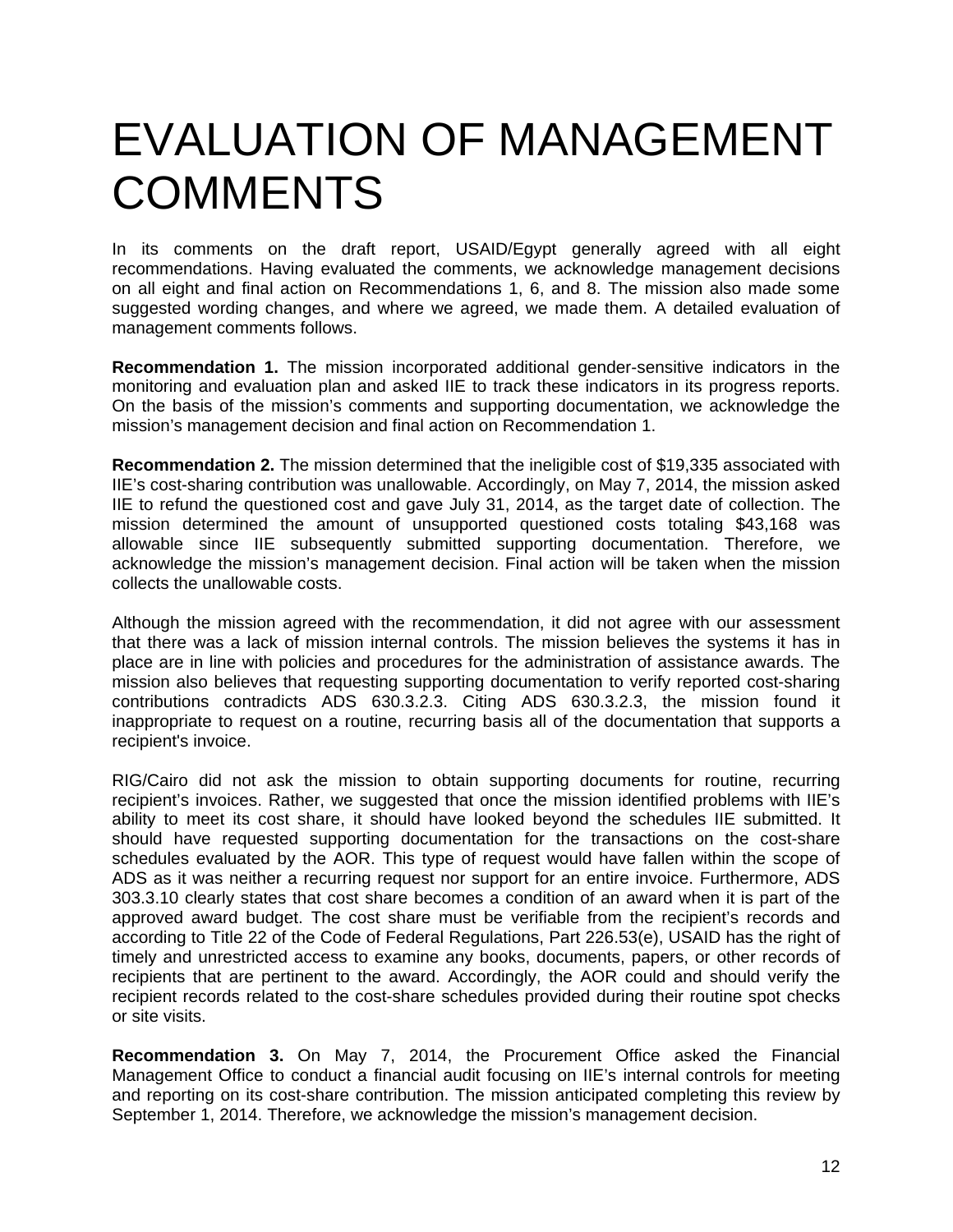**Recommendation 4.** The mission asked IIE to develop written procedures for measuring the effectiveness of the program training. IIE will provide the written procedures to the mission by June 30, 2014. Therefore, we acknowledge the mission's management decision.

**Recommendation 5.** The mission is working with IIE to establish procedures to document the final selection of new scholarship recipients and study-abroad participants, with an anticipated completion date of June 30, 2014. On the basis of the mission's comments and supporting documentation, we acknowledge the mission's management decision on this recommendation.

**Recommendation 6.** The mission submitted guidance to IIE on performance indicators to help it amend the M&E plan to enhance the process of collecting and reporting data. We acknowledge the mission's management decision and final action on Recommendation 6.

**Recommendation 7.** The mission partially agreed with the recommendation; however, it will begin to conduct formal assessments and spot checks of IIE's compliance with its monitoring and evaluation plan every 6 months starting on May 20, 2015. On the basis of the comments and supporting documentation, we acknowledge the mission's management decision.

Although USAID/Egypt agreed that periodic verification of compliance with the monitoring and evaluation plan is important, management disagreed with the finding text questioning the mission's verification practices. We reviewed the data verification procedures performed by the mission during the audit and noted that they did not follow a formal plan or schedule. Therefore, data inaccuracies were missed.

**Recommendation 8**. The mission discussed with IIE the training information that it must report in TraiNet for the new scholarship program. IIE then entered all in-country training sessions in TraiNet. Given the evidence IIE provided, we acknowledge the mission's management decision and final action on Recommendation 8.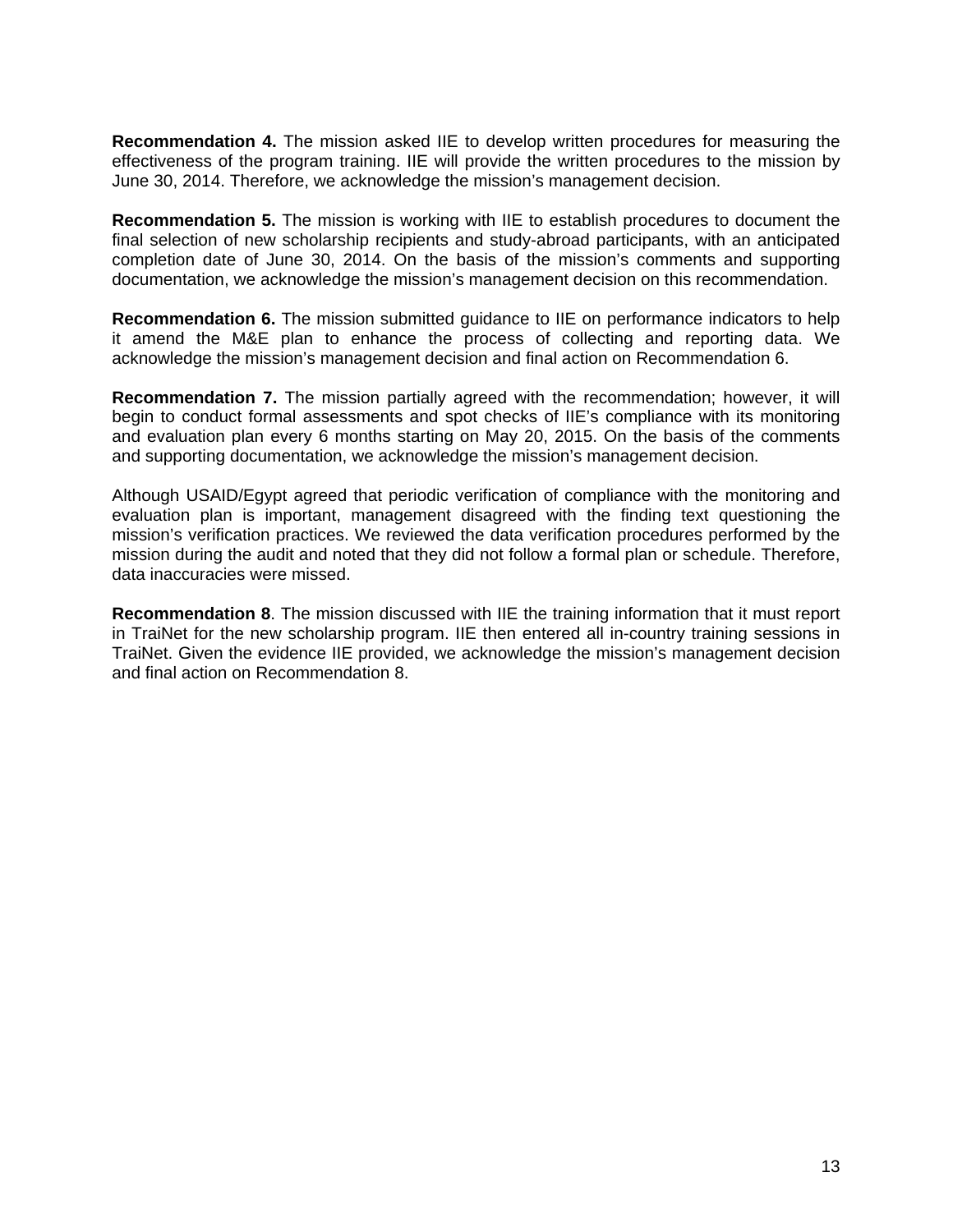# SCOPE AND METHODOLOGY

# **Scope**

RIG/Cairo conducted this audit in accordance with generally accepted government auditing standards. Those standards require that we plan and perform the audit to obtain sufficient, appropriate evidence to provide a reasonable basis for our findings and conclusions in accordance with our audit objective. We believe that the evidence obtained provides that reasonable basis.

The purpose of this audit was to determine whether USAID/Egypt's New Scholarship Program was achieving its main goal of providing Egypt's young people with scholarship and leadership opportunities to maximize their potential to contribute to Egypt's future development. The mission awarded IIE an 8-year cooperative agreement worth approximately \$19.1 million. USAID/Egypt had obligated \$19.1 million as of September 2013 and spent \$5.6 million for program activities as of June 2013.

The audit covered the period from May 4, 2010—the program's start—to June 30, 2013. In planning and performing this audit, we assessed the mission's internal controls: documentation, data verification, reporting, supervisory and management review, and establishment and review of performance indicators. We reviewed the internal controls for monitoring program activities. Controls reviewed included data quality assessments, the AOR's files, annual and quarterly reports, and portfolio reviews.

We conducted audit fieldwork at USAID/Egypt in Cairo, in Washington D.C., and at IIE's offices and field locations throughout Egypt. Additionally, we interviewed 56 students in five Egyptian private universities: Modern Sciences & Arts University, Future University of Egypt, British University in Egypt, Ahram Canadian University, and Pharos University in Alexandria. The work took place from September 26, 2013, to February 20, 2014.

# **Methodology**

To answer the audit objective, we interviewed personnel from the mission, IIE, and beneficiaries. We reviewed reports and files that the mission and IIE maintain as part of their program monitoring activities. We obtained an understanding of the program and how USAID/Egypt monitored and measured results by reviewing the cooperative agreement, modifications, the program's performance management plan, IIE's annual implementation plans, and progress reports. We also reviewed the mission's most recent Federal Managers' Financial Integrity Act assessment and the oversight performed by the AOR, including site visit reports, performance measures, and data quality assessments. Furthermore, we reviewed applicable laws and regulations and USAID policies and procedures, including ADS Chapters 203 ("Assessing and Learning") and 303 ("Grants and Cooperative Agreements to Non-Governmental Organizations") and Title 22 of the Code of Federal Regulations, Part 226, "Administration of Assistance Awards to U.S. Non-Governmental Organizations."

To validate performance data, we judgmentally selected 22 of the 51 performance indicators that the mission used to monitor program performance. We selected these indicators for testing based on relevance to the program's main objectives. To test the indicators, we traced results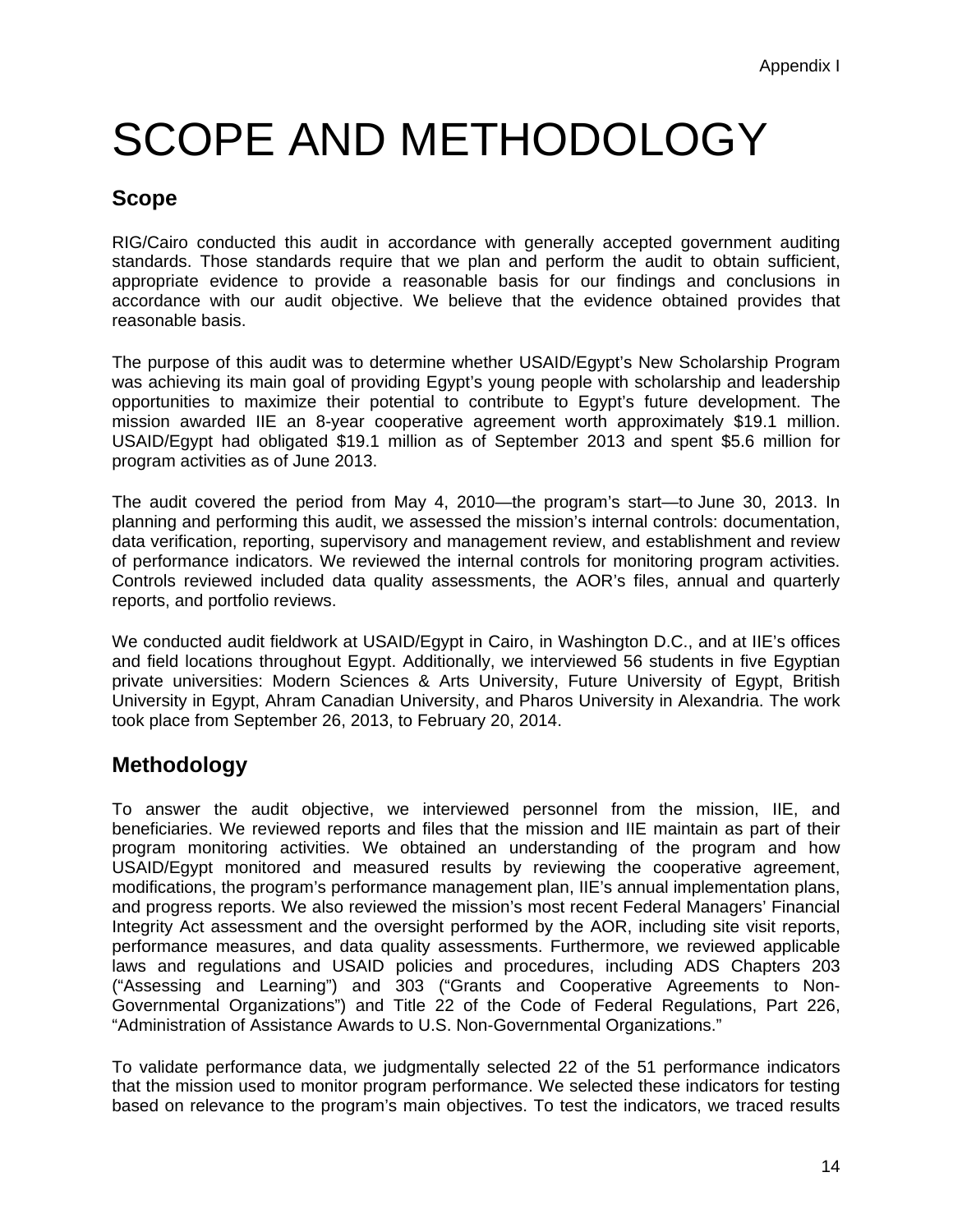IIE reported to supporting documentation and records. For tested performance data, we considered an error rate of less than 10 percent acceptable. To verify how IIE managed the candidate selection process we judgmentally selected 130 of 1,854 applications and reviewed the basis for selection and rejection for each candidate. To gauge student satisfaction with the scholarship program we randomly select 56 of 147 students to get their direct feedback on the quality of the scholarship program and their level of satisfaction with the education received.

The results and overall conclusions related to these tests were limited to the items tested and cannot be projected to the entire audit universe. We believe our substantive testing was sufficient to answer the audit objective.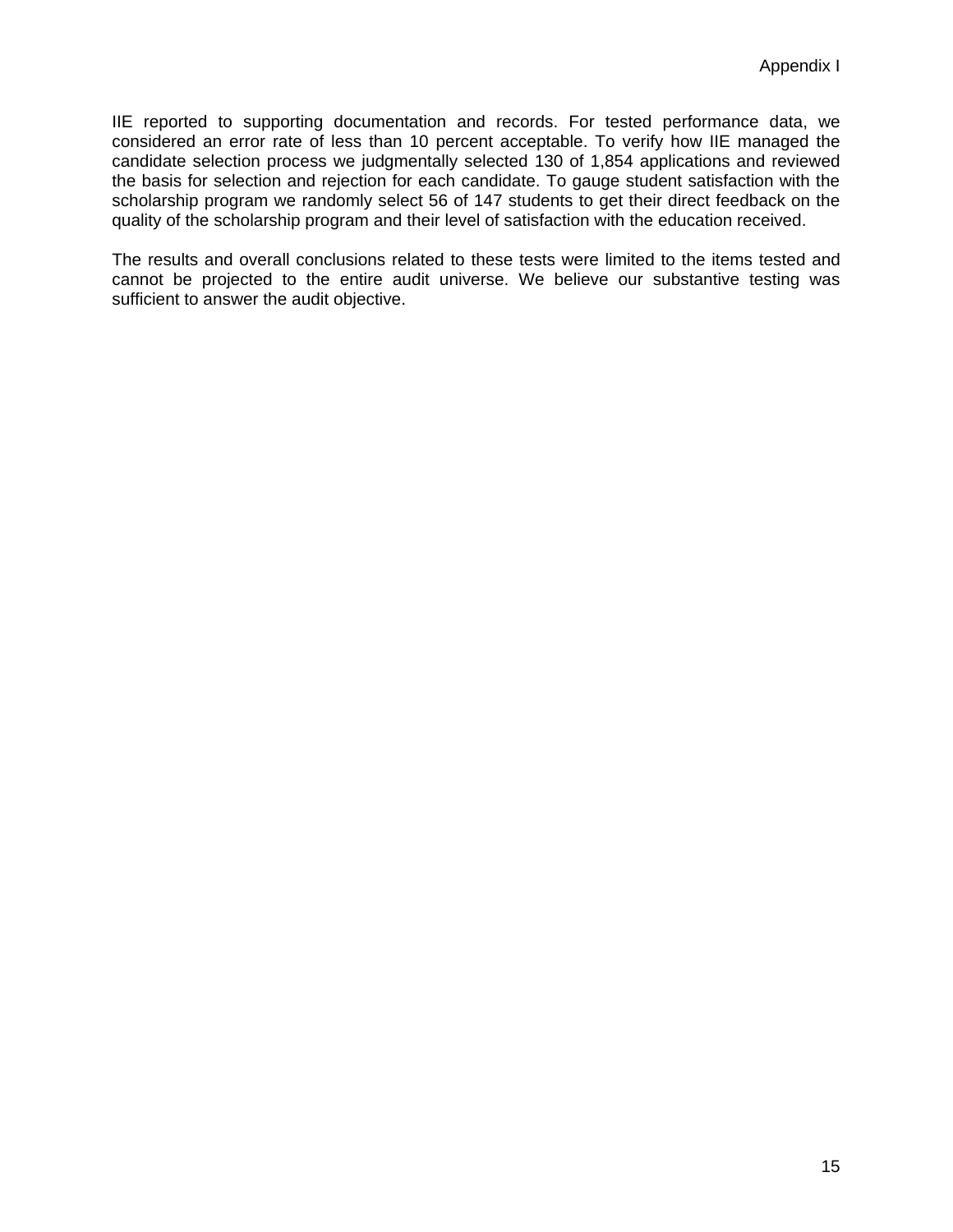# MANAGEMENT COMMENTS



## **Memorandum**

| To:          | Catherine M. Trujillo, Regional Inspector General/Cairo  |
|--------------|----------------------------------------------------------|
| <b>From:</b> | Anne Patterson, Acting Mission Director, USAID/Egypt /s/ |
| Subject:     | Audit of USAID/Egypt's New Scholarship Program           |
| Date:        | May 18, 2014                                             |

USAID/Egypt believes that the LOTUS program has had great success in providing scholarships to quality universities and leadership training to deserving young Egyptians from disadvantaged background. We are pleased that the audit conducted by the Regional Inspector General (RIG) stated that the program met the goal to provide scholarships to 150 students with demonstrated high financial need. We are also pleased that the audit showed students' academic needs are being met, they are performing well at their respective universities and the program is on track to meeting its goal of providing study opportunities in the United States.

We welcome suggestions the RIG has to improve this program. The very thorough and laborious audit and subsequent draft report found opportunities to improve documentation of program files, decisions and actions to ensure greater transparency. In addition, several program indicators will be improved as a result of the audit, giving the Mission additional tools with which to manage and report on the program's progress.

USAID/Egypt would like to emphasize that several comments in the report suggest that the Mission exercise powers and authorities beyond those recognized as "substantial involvement" under the conditions of the cooperative agreement with the Institute of International Education (IIE). Although these comments do not result in findings or recommendations, USAID/Egypt attempted to address the most expansive comments in the subsequent response.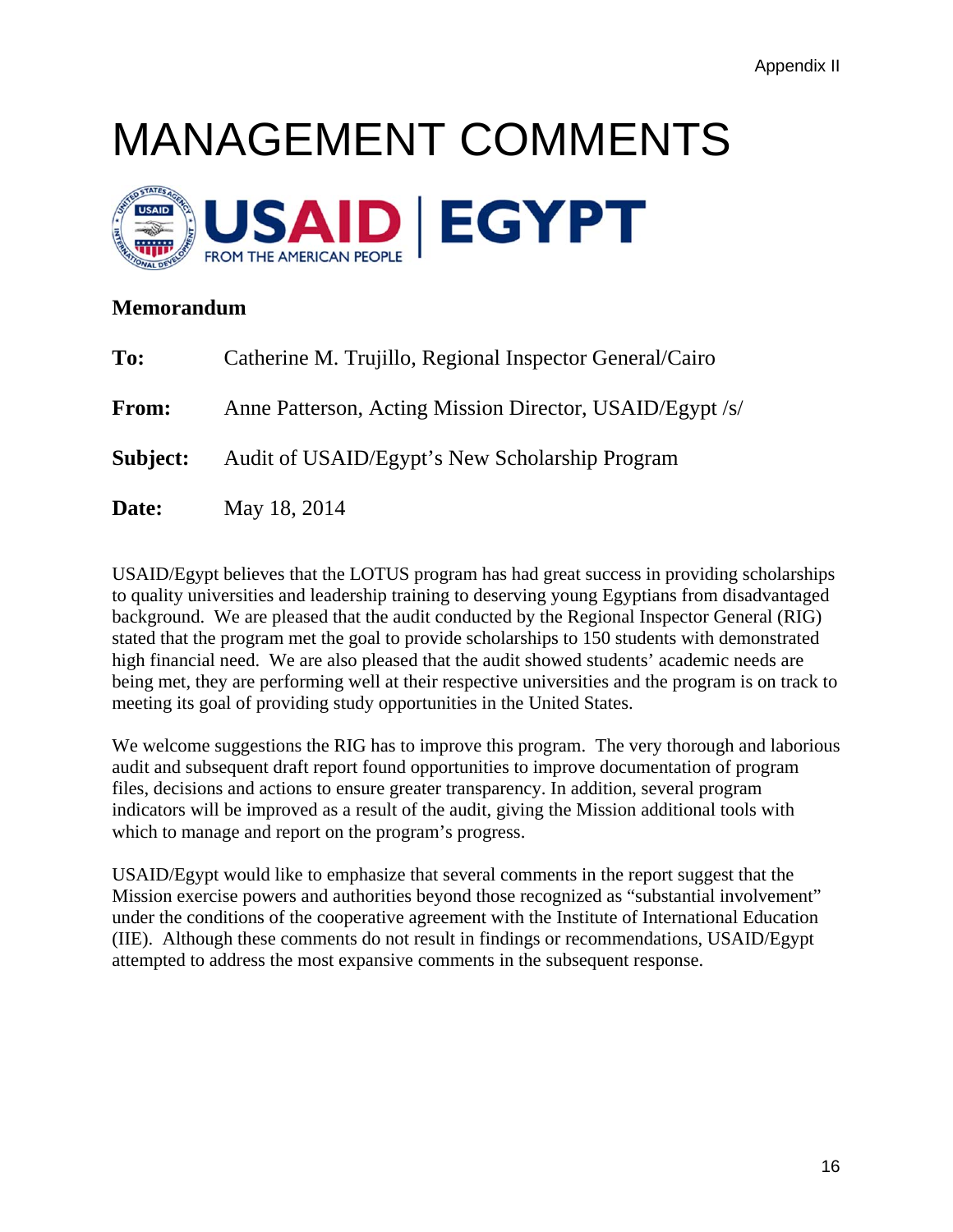### **The following is the Mission response to the above audit recommendations:**

*Recommendation 1. We recommend that USAID/Egypt identify gender-sensitive indicators that contribute to the eight objectives of the New Scholarship Program, and require Institute of International Education to track and include data on them in its progress reports*.

### **Mission Response**

The Mission concurs with this recommendation. Although the Mission's Gender Assessment, Analysis and recommendations, and the updates to ADS 203.3.8 reflecting gender issues in performance indicators were issued after the cooperative agreement was signed in 2010. USAID identified additional gender sensitive indicators and requested IIE to track and include data on these identified indicators in the monitoring and evaluation plan and in the progress reports.

*In view of the above, USAID/Egypt believes that a management decision has been made for this recommendation and an action taken on May 8, 11, 13 and 14, 2014 to address this recommendation through formal communication with IIE (please see attachment 1). Therefore, USAID requests that RIG/Cairo close this recommendation upon issuance of the final audit report.*

*Recommendation 2. We recommend that USAID/Egypt determine the allowability of \$62,503 in questioned costs (\$19,335 ineligible and \$43,168 unsupported) and recover any amounts determined to be unallowable from Institute of International Education.* 

### **Mission Response**

The Mission concurs with this recommendation and has taken the following steps to close this recommendation:

**Part 1** of the recommendation (determining the allowability of \$19,335 ineligible costs): On April 22, 2014, the Procurement Office requested clarification and documentation for the questioned amount. IIE responded with commitments from American University and Marygrove University providing this questioned cost share. IIE also reported that these cost share concerns were the result of invoice errors. On May 7, 2014, PROC requested that IIE refund the questioned cost amount.

**Part 2** (determining the allowability of \$43,168 unsupported costs): On April 22, 2014, the Procurement Office requested further supporting documentation from IIE to determine the allowability of \$43,168. The Procurement Office reviewed the additional supporting documentation and determined that the majority of these costs were allowable/eligible. A discrepancy of \$7 between what is reported/documented in the audit report and the supporting documents presented was discovered and will be recovered.

USAID/Egypt notes for clarification that in the discussion section of this audit finding, the report mentioned that "these problems went undetected because the Mission did not have sufficient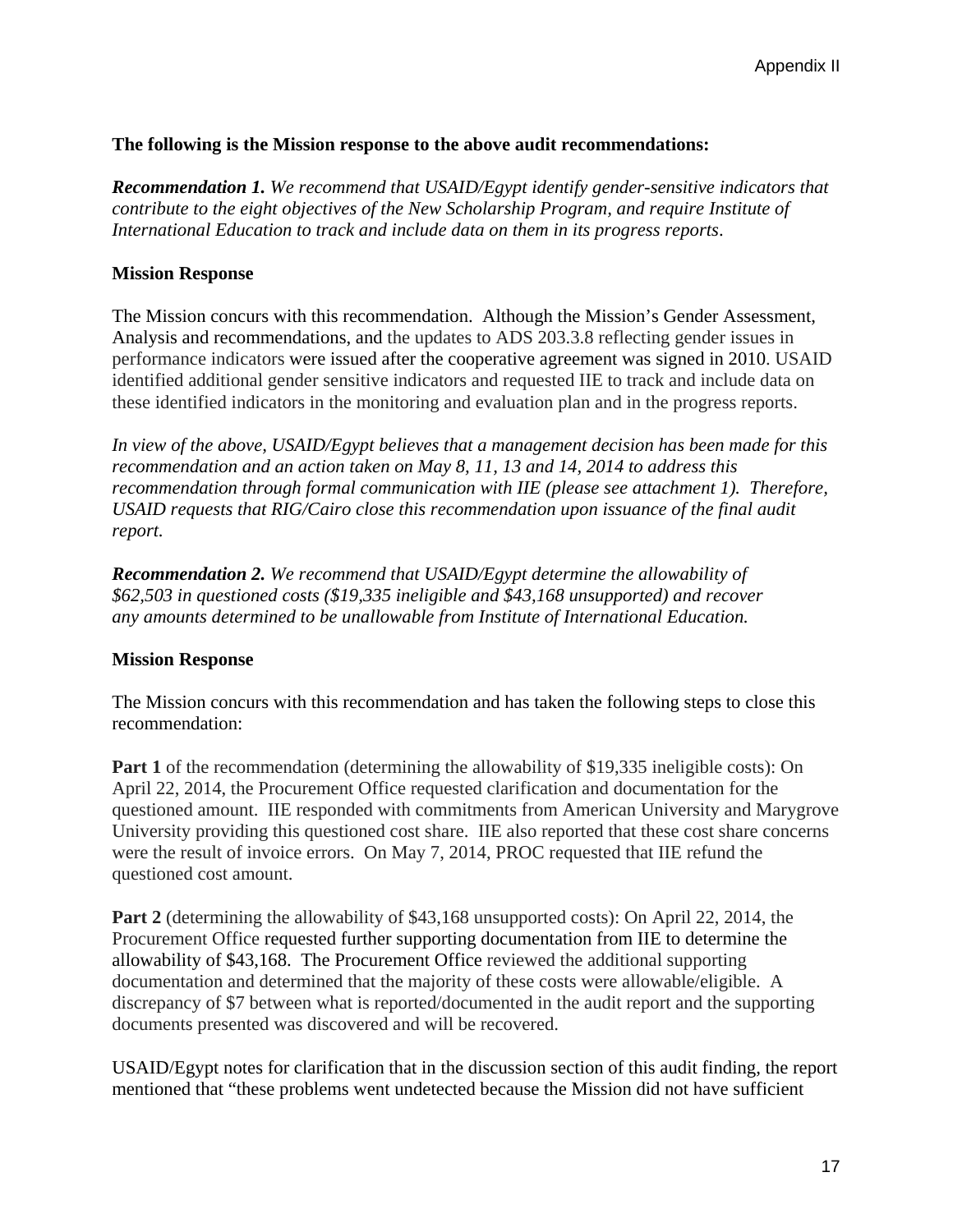internal controls to monitor the reported amounts". USAID/Egypt objects to this statement and requests that it be deleted. The systems USAID/Egypt has in place are in line with policies and procedures for the administration of assistance awards. If and when risks are noted via appropriate audits, the Mission has, and continues to add, additional controls consistent with the ADS and 22 CFR 226.

The above comment and related comments contradict directives of the ADS and Agency policy on the administration of an assistance award. As per ADS 630.3.2.3 COR's Requests for Additional Information from Designated Payees:

"The policy of the CFO is to request only the documentation that the payment clause in the contract or grant requires. This policy does not imply that CORs cannot resolve with the contractor or recipient obvious anomalies in the invoice. **It is not appropriate to request on a routine, recurring basis all of the support documentation that backs up a contractor's or recipient's invoice.** Contractors and recipients are subject to annual audits, which provide reasonable assurance that they are claiming for reimbursement only eligible, supported costs. If at any time a COR has reason to believe that a contractor or recipient's financial reports and/or vouchers do not accurately reflect its expenditures, he or she should discuss the issue with the Contracts or Agreement Officer. The Contracts or Agreement Officer may then decide to request a financial review or audit of the contract or agreement."

There are no findings in the report that USAID/Egypt is not complying with the requirements of the ADS 303 or 22 CFR 226. It is appropriate that the discrepancies found in the course of this in-depth audit would be identified during the annual audits. It is not practicable or desirable to require more from the AOR, AO, and implementing partner in providing and reviewing extra documentation above and beyond that anticipated by Agency regulation and policy. ADS 303 is clear that the AOR keeps the AO informed of the recipient's performance, and ensures that the AO receives copies of performance and financial status reports, as appropriate. The AOR's role is to review all performance and financial reports for adequacy and responsiveness. The AOR adhered to the ADS and monitored the recipient's financial reports since the onset of the program and noticed that IIE was not making sufficient progress toward meeting the required cost share committed amounts (IIE was not meeting its annual projected cost share). Per ADS requirement, the AOR brought this to the attention of the AO. The AO initiated discussions and emails with IIE to allay this concern. Emails documenting this case were shared with the auditors as evidenced by the supporting documentation submitted to the audit team. However, the report seems to imply that AORs conduct financial audits in order to find such discrepancies.

*In view of the above, USAID/Egypt believes that a management decision has been made for this recommendation as arrangements to recover \$19,335(ineligible costs) have been made and PROC reviewed the supporting documentation for the \$*43,168 (unsupported costs) *and determined that these costs are allowable. The ineligible costs will be recovered by no later than July 31, 2014. Mission will request closure of this recommendation once ineligible costs are recovered.*

*Recommendation 3. We recommend that USAID/Egypt in [sic] conduct a review of the Institute of International Education's internal controls for meeting and reporting of [sic] its cost*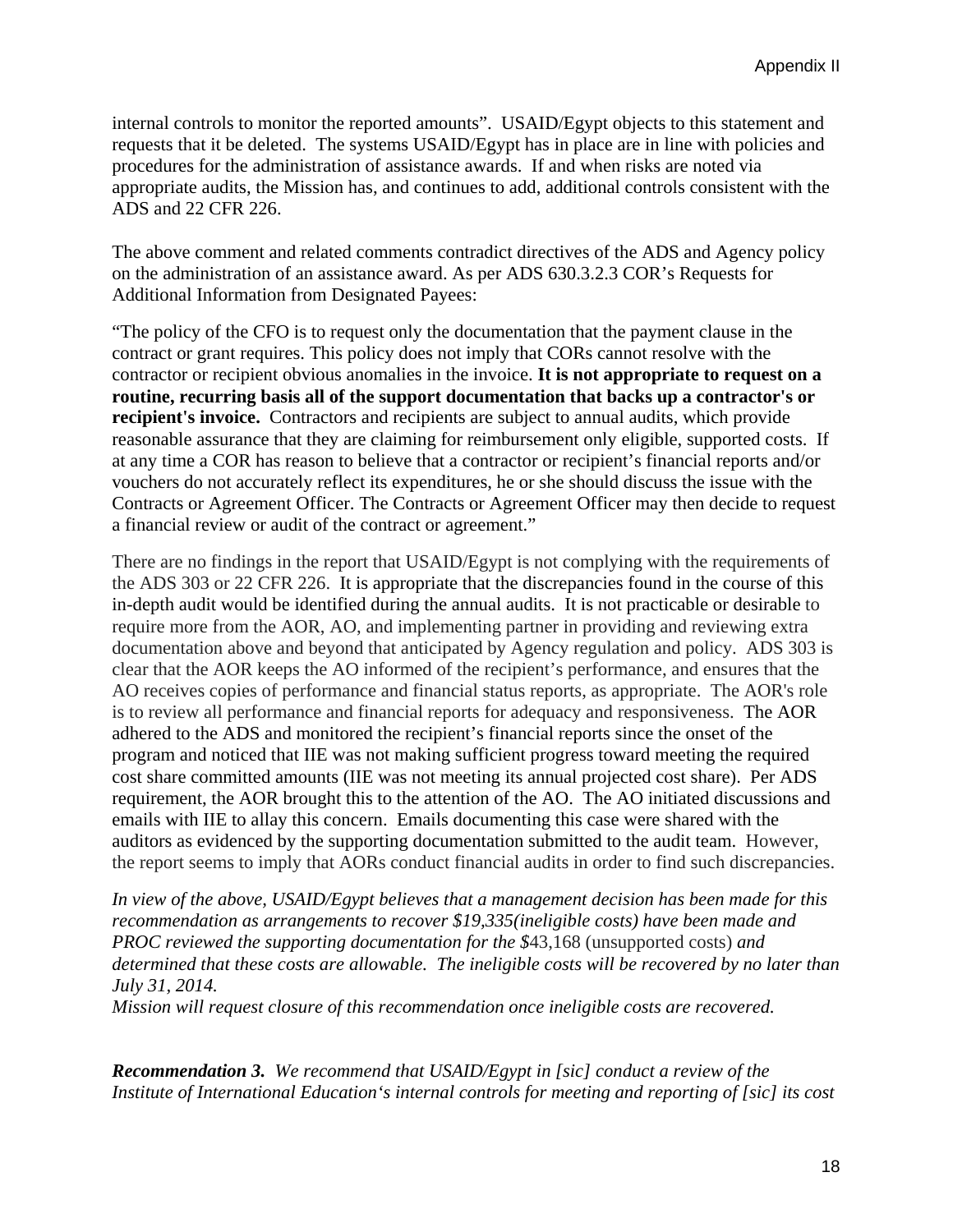*sharing contribution requirements to consider if actions need to be taken to strengthen IIE's accounting and reporting of cost sharing.* 

### **Mission Response**

The Mission concurs with this recommendation. IIE will implement processes to improve the tracking, verification and reporting of cost share. IIE will also provide training, as needed, to their staff involved with tracking and reporting cost share. In addition, USAID/Egypt will conduct a financial audit with a limited scope of IIE's internal controls for meeting and reporting of its cost share contribution requirements. USAID will undertake corrective actions to address any internal control weaknesses identified by USAID/Egypt as a result of this review.

*In view of the above, the Mission believes that a management decision has been made and action has been taken on this recommendation. On May 7, 2014 the Procurement Office requested FM to initiate a financial audit with a limited scope on LOTUS's cost share contribution requirements as IIE is a U.S. organization. FM is in the process of consulting with the AOR to discuss the scope and duration of this review. The Mission believes the financial review will be completed by September 1, 2014 and will request closure of this recommendation at that time.* 

*Recommendation 4. We recommend that USAID/Egypt work with the Institute of International Education to implement written procedures for measuring the effectiveness of program training.* 

#### **Mission Response**

The Mission concurs with this recommendation. On May 5, 2014, USAID/Egypt requested that IIE develop written procedures for measuring the effectiveness of the program training. IIE has agreed to send those written procedures for measuring the effectiveness of training by June 30, 2014.

Please note that the Education Office conducted a survey of LOTUS and LEAD students to solicit feedback about the various components of both scholarship programs, and shared the findings of this survey with the audit team. One of the items surveyed/evaluated was the quality of training sessions delivered by the two programs. Sixty-eight percent of the LOTUS students rated training sessions either excellent or very good. Additionally, and in line with the USAID Evaluation Policy, USAID/Egypt included the LOTUS project in the evaluation plan for FY 2014 submitted to Washington on December 2013 through the FY 2013 Performance Plan and Report. The evaluation is planned to start in September 2014. In light of the above USAID/Egypt requests the removal of an erroneous comment in the discussion section of this recommendation which states that "USAID/Egypt has not formally assessed the effectiveness of the training because USAID did not factor the need for evaluation into the training design."

*In view of the above, USAID/Egypt believes that a management decision has been made for this recommendation and the target date for final action is June 30, 2014 (please see attachment 2).*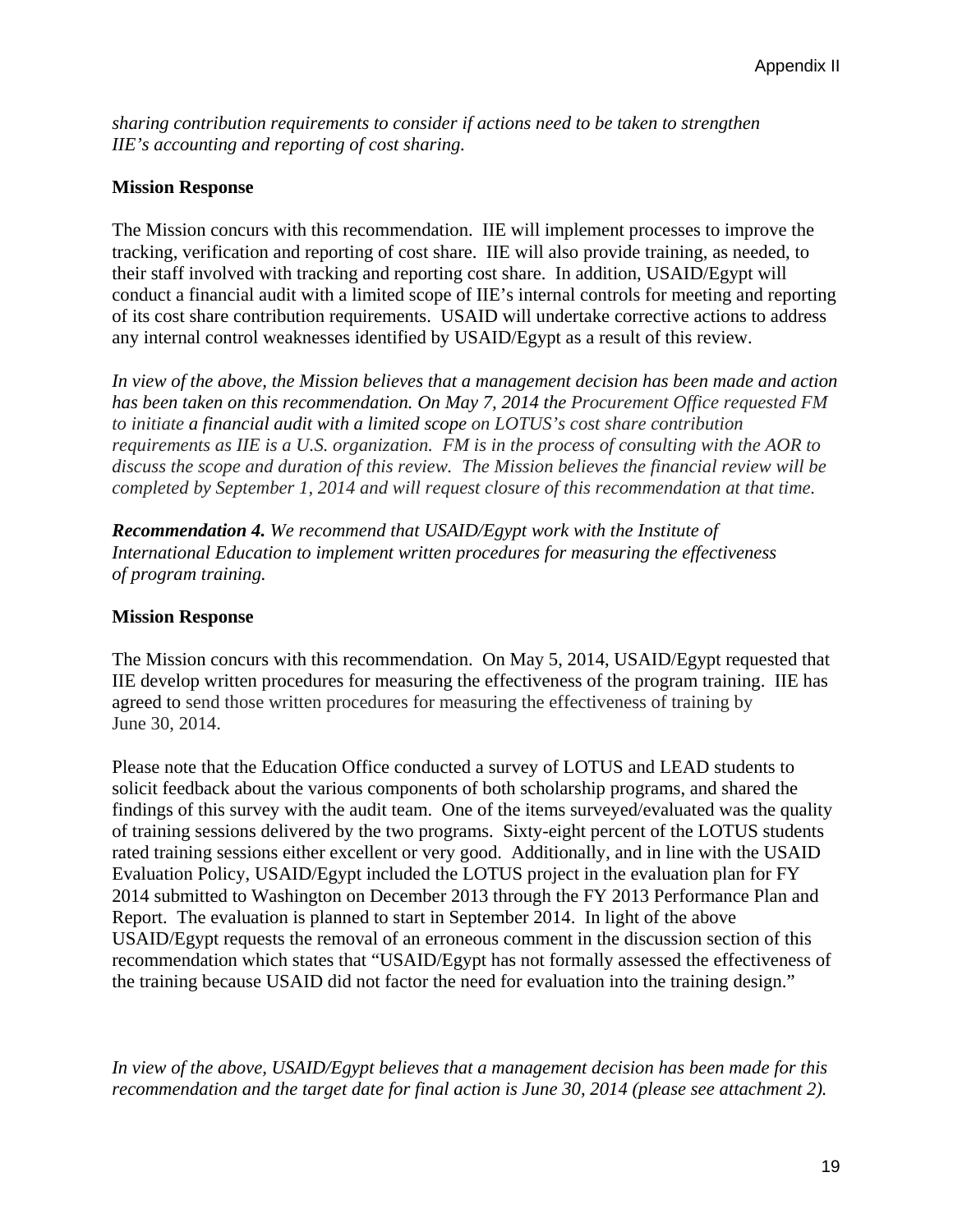*Therefore, USAID requests that RIG/Cairo close this recommendation upon issuance of the final audit report.* 

*Recommendation 5. We recommend that USAID/Egypt work with the Institute of International Education to establish a procedure for documenting the final selection of scholarship recipients and study-abroad participants.* 

#### **Mission Response**

The Mission agrees with this recommendation. USAID will work with IIE to establish a procedure to document the final selection of new scholarship recipients and study abroad participants.

USAID/Egypt agrees that more complete documentation summarizing the underlying reasons for the final selection of students improves internal transparency, however we are bound by the agreement with the implementer and the ADS directives. The Mission's role in the selection process was in line with the agreement. To wit:

- a) On. P 17 of the agreement, under selection strategies, it is stated that final selections will be made by a selection panel at each group interview for **approval** by USAID Egypt. IIE will ensure gender equity and geographic distribution targeting students from each governorate.
- b) In modification #3 of the cooperative agreement, under selection strategies states the following: 'final selections will be made by a selection panel that will take into consideration application scores, home visit scores and performance at group interviews. Gender equity, geographic distribution and diversity of experiences and fields of study will also be considered**. The Final list with recommended placements will be sent to USAID Egypt for approval.** Once the list of primary candidates is approved by USAID, students will be informed and sign terms and conditions.'

As per the cooperative agreement, the final list is required for approval by the AOR. Additional documentation summarizing the underlying reasons for selection are not required as there is a matrix summarizing the history/scoring of each student. IIE consistently informed USAID of the decision making process as evidenced by the supporting documentation and email correspondence shared with the audit team. Although there is substantial involvement expected in a cooperative agreement, the Office of Management and Budget policy has stated that agencies "should limit their involvement in assisted activities to the minimum consistent with program requirements." ADS 303.3.11 is specific on what types of substantial involvement is anticipated in cooperative agreements, explicitly stating that there should be sufficient reason for Agency involvement and the involvement should be specifically tailored to support identified elements in the program description.

USAID/Egypt is concerned that the audit report suggests greater involvement in the selection of students than what has been agreed upon in the award, and thus requests the removal of misleading statements in the discussion of recommendation number 5.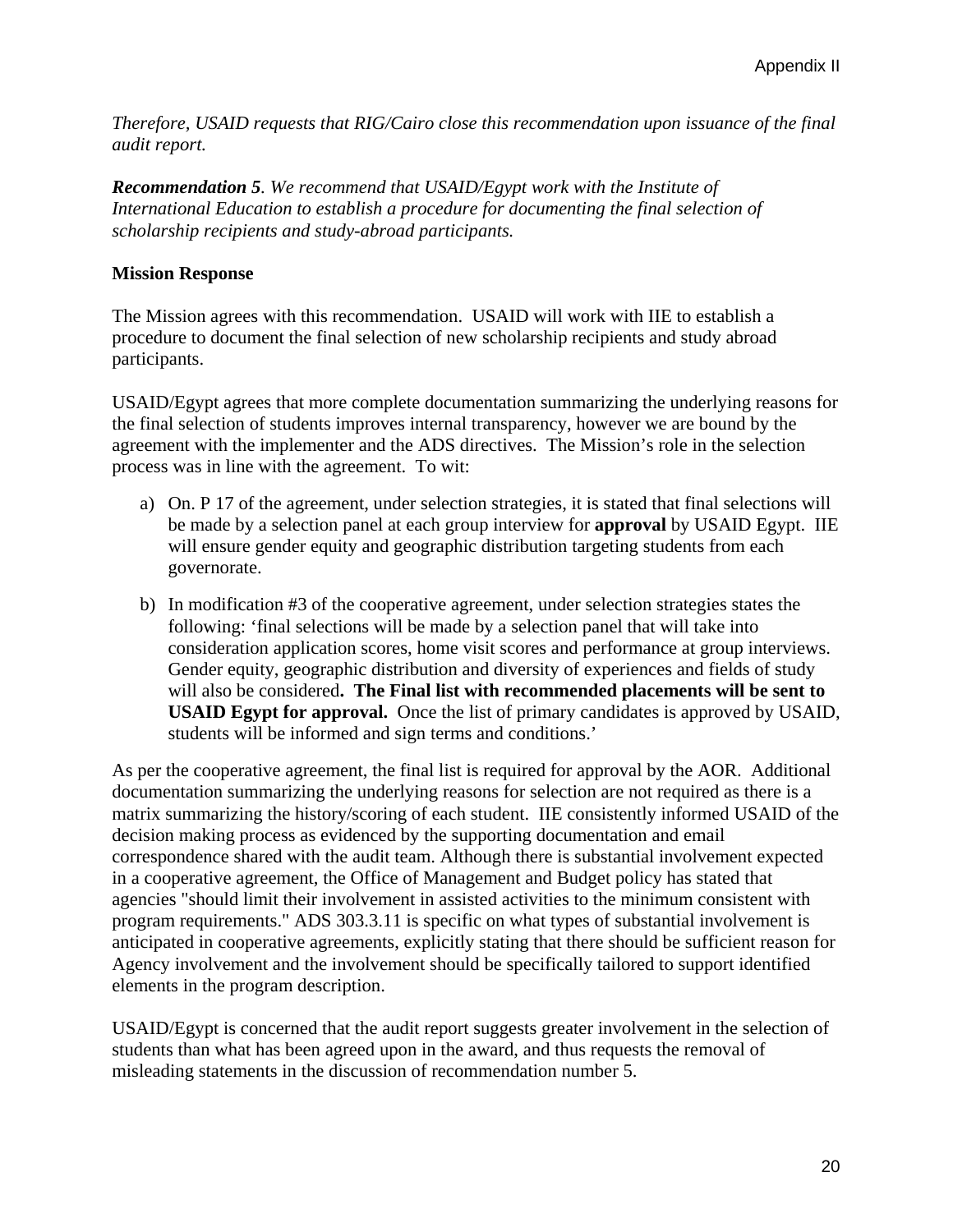*In view of the above, USAID/Egypt believes that a management decision has been made for this recommendation and the target date for final action is no later than June 30, 2014 (please see attachment 3). USAID will request closure of this recommendation when procedures to document the final selection process have been finalized.* 

*Recommendation 6. We recommend that USAID/Egypt provide the Institute of International Education with guidance on the definitions of performance indicators for the program, on collecting and reporting data on the indicators, and on maintaining documentation of reported results.* 

### **Mission Response**

The Mission concurs with this recommendation. After consultation with the Program Office, guidance on performance indicators has been given to IIE on the indicators, methodology, and supporting documentation in their M&E plan. IIE is in the process of amending the M&E plan to enhance the process of collecting and reporting data. On May 13, 2014, IIE submitted the amended monitoring plan; the Mission has reviewed it and provided feedback to IIE on May 14, 2014. IIE has submitted an amended monitoring plan on May 14, 2014 and is currently being reviewed by the technical team and Program Office.

*In view of the above, USAID/Egypt believes that a management decision has been made for this recommendation as corrective action was taken on May 8, 11, 13 and 14, 2014 to address this issue (please see attachment 1). Therefore, USAID requests that RIG/Cairo close this recommendation upon issuance of the final audit report.* 

*Recommendation 7. We recommend that USAID/Egypt implement a plan to periodically verify that the Institute of International Education is complying with its approved monitoring and evaluation plan.* 

#### **Mission Response**

The Mission partially concurs with this recommendation. USAID/Egypt agrees that periodic verification of compliance with the monitoring and evaluation plan is important, which is why the Mission reports on all formal spot checks and the supporting documentation (please see attached sample-attachment 4). USAID/Egypt requests that comments within the report that contradict the Mission's spot check practice be deleted, since reliable program performance results are available and used to make decisions.

*The Mission believes that a management decision and final action have been made and the Mission will continue to conduct its formal assessments and spot checks. The assessments and spot checks will be conducted on a semiannual basis. Therefore, Mission requests RIG/Cairo to close this recommendation upon issuance of the final audit report. Please note that the LOTUS project is planned to be externally evaluated in September 2014.*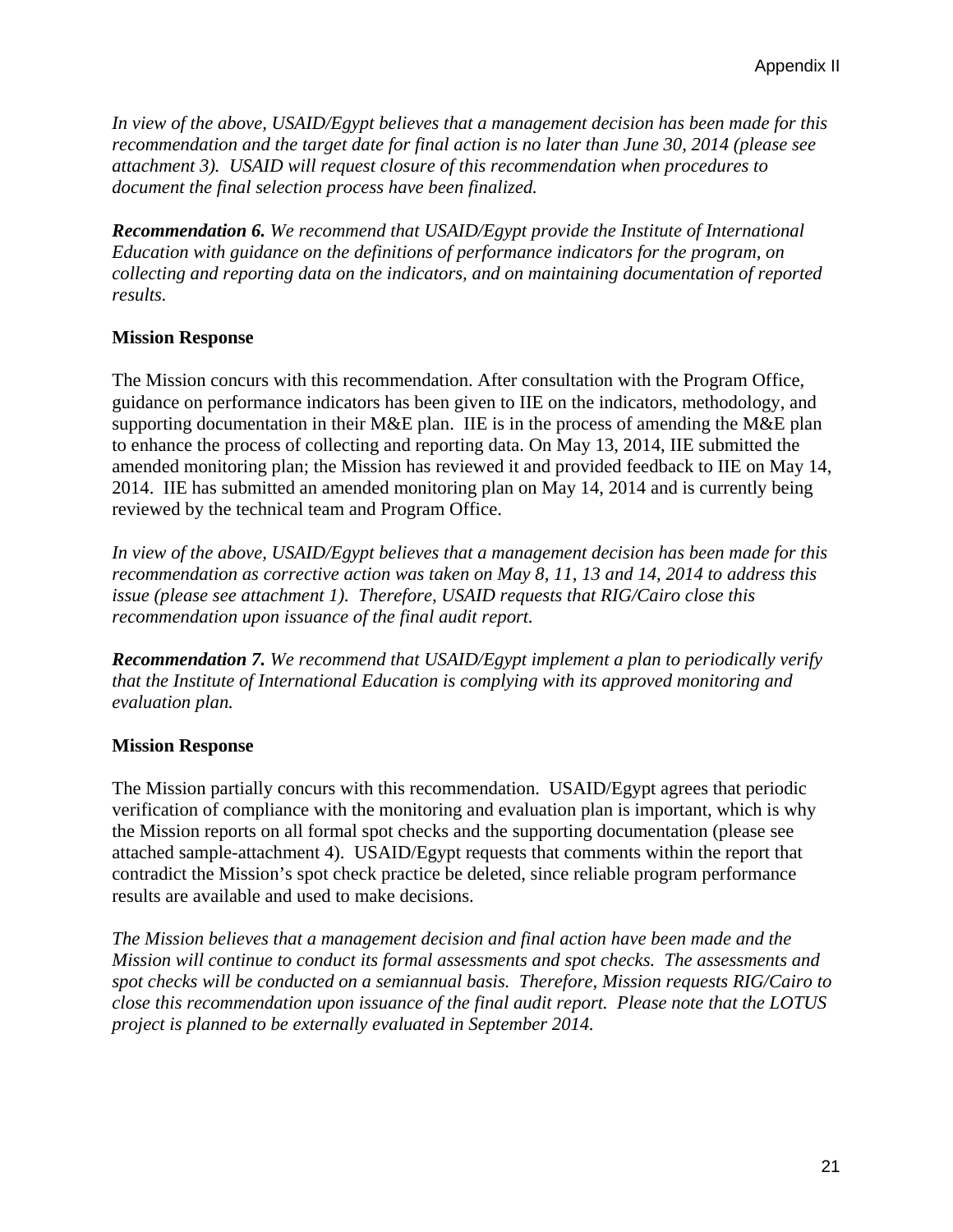*Recommendation 8. We recommend that USAID/Egypt define what training information it intends to report for the New Scholarship Program, and enter that information into the Training Results and Information Network.*

### **Mission Response**

The Mission concurs with this recommendation and took the following action: On November 13, 2013, USAID arranged for a meeting between IIE and the Mission's Participant training Assistant. In this meeting USAID defined what training information should be reported for the new scholarship program (LOTUS). As agreed in the meeting, IIE entered all in-country training sessions in TraiNet.

*In view of the above, the Mission believes that final action has been reached for this recommendation (please see attachment 5). Therefore, USAID requests that RIG/Cairo close this recommendation upon issuance of the final audit report.*

### **Attachments:**

Attachment 1 (including the revised M&E matrix and explanation for the PMP template)

Attachment 2

Attachment 3

Attachment 4 (sample spot check report)

Attachment 5 (including the TRAINET Report)